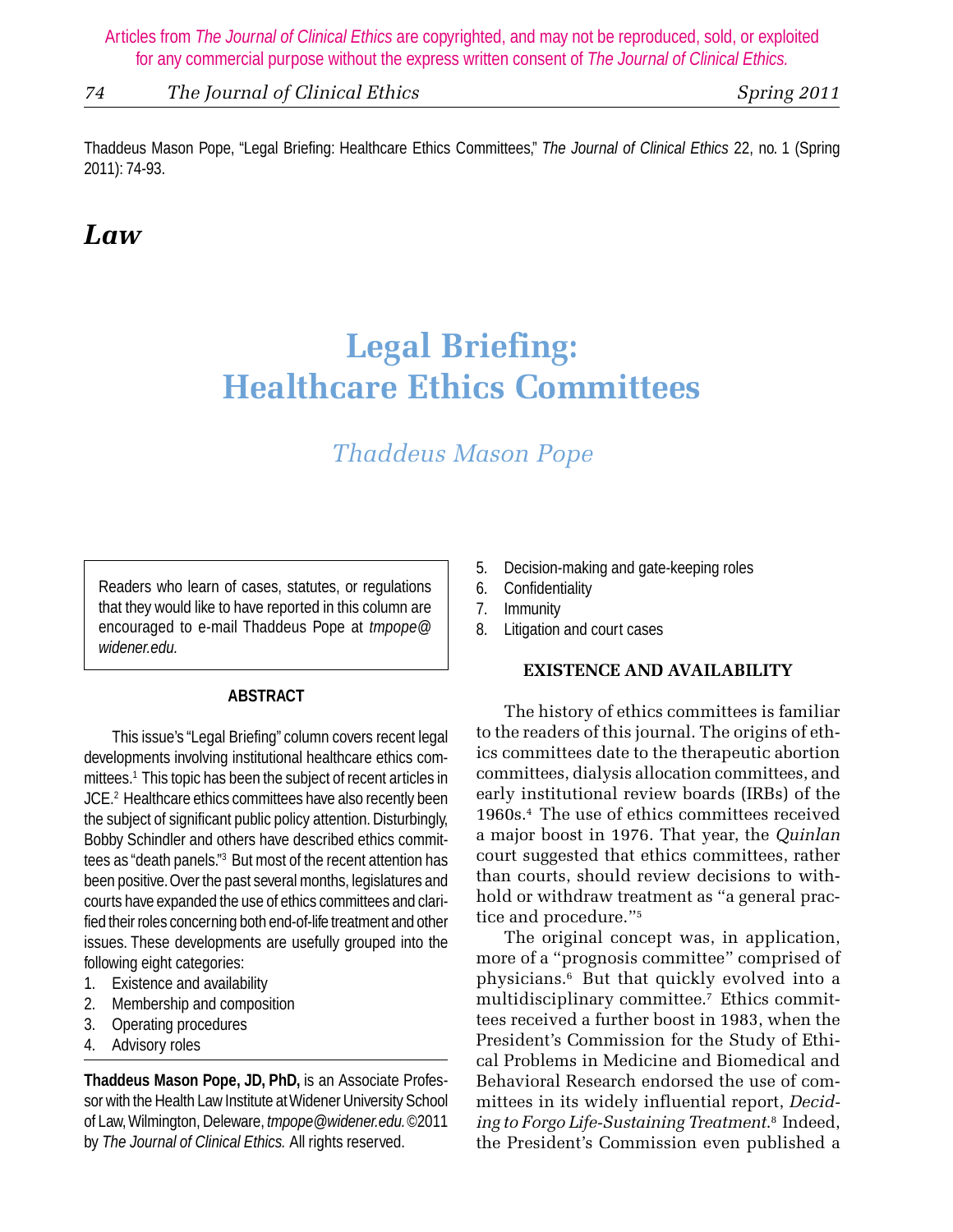model statute on the role and function of ethics committees as an appendix to its report.

But the President's Commission's invitation to mandate the establishment and use of ethics committees was not widely accepted across the United States.9 The following year, in 1984, the Department of Health and Human Services promulgated regulations that only "encouraged" providers to establish "Infant Care Review Committees."10 Ethics committee statutes were enacted by only a handful of states, including Maryland, New Jersey, Colorado, New York, Texas, and Massachusetts.<sup>11</sup> But perhaps more notable than these laws was the ethics committee mandate in the private, although influential, accreditation standards of the Joint Commission.

Apart from this handful of statutes, legal support and guidance for ethics committees is sorely lacking in the United States.<sup>12</sup> And this situation is not unique to the United States. A dearth of legal support and guidance also exists in other countries. Ethics committees are now legally mandated in only a few nations. Among these are Israel, Taiwan, the Spanish state of Andalucia, Norway, Alberta, and Singapore.13 And research ethics committees in Belgium<sup>14</sup> and Greece<sup>15</sup> are charged with serving clinical ethical functions in addition to their core IRB functions.

# **Maryland**

In 1986, Maryland became the first state to enact legislation requiring the creation of "patient care advisory committees."16 The statute now provides that "each hospital and each related institution shall establish . . . a patient care advisory committee."17 Recognizing that this requirement might be burdensome for smaller facilities, the statute permits a committee to function: "(1) solely at that related institution, (2) jointly with a hospital advisory committee, or (3) jointly with an advisory committee representing no more than 30 other related institutions."<sup>18</sup>

#### **New Jersey**

New Jersey quickly followed Maryland. In 1990, New Jersey amended its hospital licensing standards to require that each hospital "have a multidisciplinary bioethics committee, and/ or prognosis committee(s), or equivalent(s).<sup>19</sup> This requirement arguably extends to long-term care facilities, because the state's Advance Directive Act requires each healthcare institution to "establish procedures and practices for dispute resolution."20

Indeed, New Jersey later amended the licensing standards for both long-term care facilities<sup>21</sup> and home health agencies,<sup>22</sup> to clarify that the required procedures for considering disputes may include "consultation with an institutional ethics committee, a regional ethics committee or another type of affiliated ethics committee, or with any individual or individuals who are qualified by their background and/or experience to make clinical and ethical judgments." New Jersey also extended the ethics committee mandate to its psychiatric and mental health facilities.<sup>23</sup> And the state Bureau of Guardianship Services is required to consult with an ethics committee, especially in "critical areas of decision-making" such as a medical procedure that entails "major, irrevocable consequences" like amputation or organ transplantation.24

Like the Maryland statute that allows joint and shared committees, New Jersey regulations recognize "Regional Long Term Care Ethics Committees." These committees, which are approved by the Office of the Ombudsperson for the Institutionalized Elderly (OOIE), "provide to the long-term care community expertise of multi-disciplinary members who offer case consultation and support to residents and health care professionals who are facing ethical dilemmas."25 While decisions to withhold or withdraw life-sustaining treatment from an elderly, incapacitated resident of a long-term care facility must normally be reported to the OOIE, the decisions need not be reported when they have been reviewed by an approved ethics committee.26 This seems to be a reasonable delegation of the OOIE's responsibility.27

# **Colorado**

In 2010, Colorado enacted significant amendments to its Medical Treatment Decisions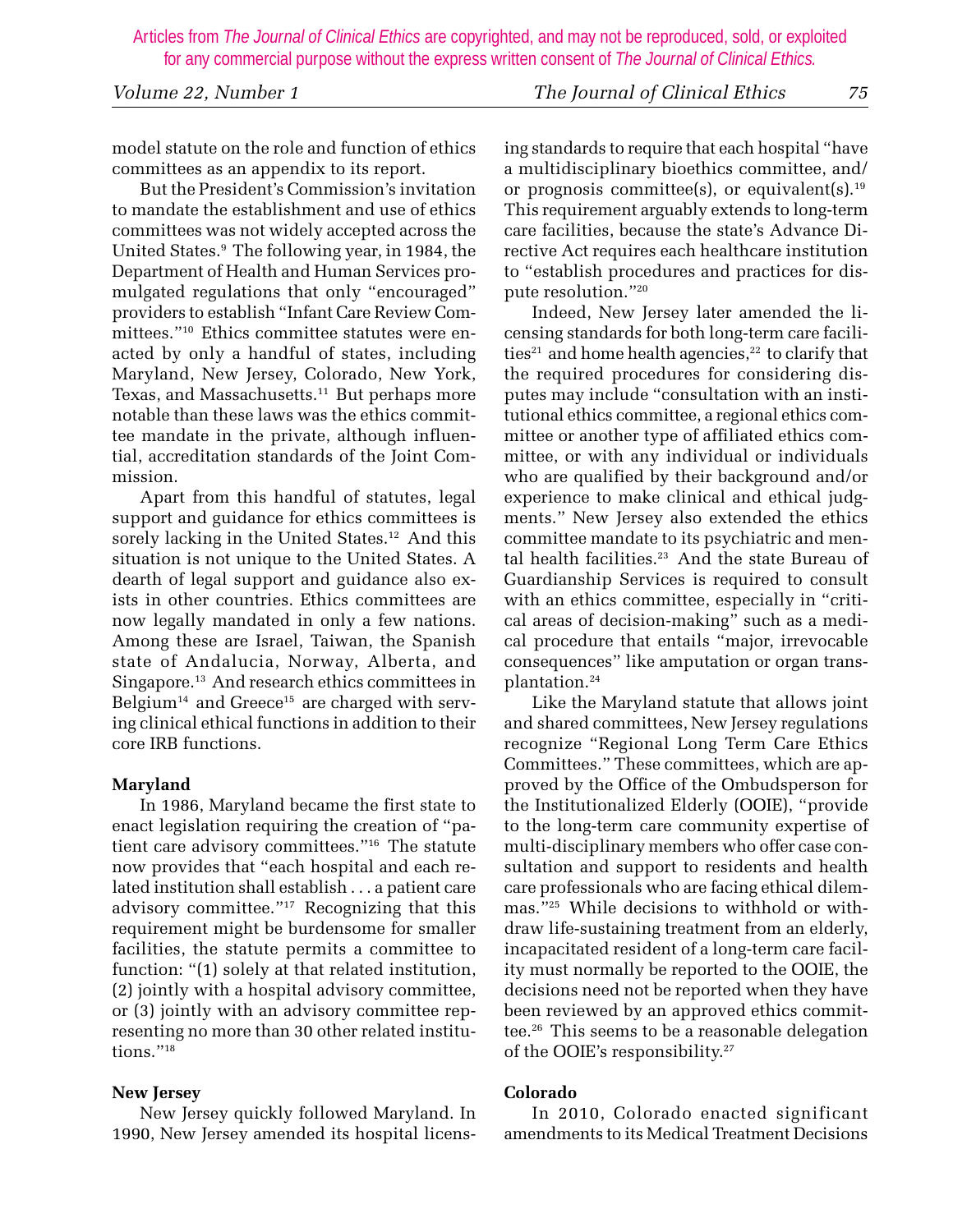*76 The Journal of Clinical Ethics Spring 2011*

Act. But both the current law and the original 1992 law provided for ethics committees in a section on proxy decision makers. The statute provides: "The assistance of a health care facility's medical ethics committee shall be provided upon the request of a proxy decisionmaker or [potential proxy decision maker] whenever the proxy decision-maker is considering or has made a decision to withhold or withdraw medical treatment."28 Like Maryland, the Colorado law recognizes that the requirement might be burdensome for some facilities. Accordingly, the statute further provides: "If there is no medical ethics committee for a health care facility, such facility may provide an outside referral for such assistance or consultation."

#### **New York**

In 2010, New York finally enacted its longawaited and much-anticipated Family Healthcare Decisions Act (FHCDA).<sup>29</sup> While the centerpiece of the statute was its recognition of default surrogates, the FHCDA also requires each hospital and nursing home to "establish at least one ethics review committee." As in Maryland and Colorado, this requirement can be alternatively satisfied by "participat[ing] in an ethics review committee that serves more than one hospital."30 Furthermore, recognizing that many facilities already had an ethics committee, the FHCDA allows a hospital to "designate an existing committee, or subcommittee thereof, to carry out the specified functions of the newly mandated ethics review committee," so long as that committee satisfies the statutory composition and operational standards.

#### **Texas**

In contrast to the broad mandates in Maryland, New Jersey, Colorado, and New York; Texas's mandate applies only to residential facilities of its Department of Mental Health and Mental Retardation. Since 1996, Texas has required that an ethics committee "be established by each facility."31 As in other states, Texas also permits a committee to be established "multiinstitutionally in cooperation with other health care providers, e.g., local hospitals, serving the same geographical area."

#### **Massachusetts**

Like Texas, Massachusetts requires ethics committees in only particular practice settings. Specifically, Massachusetts requires that neonatal intensive care units (NICUs) provide "ethics committees for review of complex patient care issues with a focus on parental involvement in decision making."32

#### **"Baby Doe" Regulations**

In 1982, disabled newborn Baby Doe died in Bloomington, Indiana, after his parents declined treatment. In response to this case, the Reagan Administration enacted federal laws to protect disabled infants.<sup>33</sup> Among these, the U.S. Department of Health and Human Services (DHHS) issued regulations encouraging the establishment of "Infant Care Review Committees."34 The committees would assist in developing standards, policies, and procedures for providing treatment to disabled infants, and also assist in making decisions concerning medically beneficial treatment in specific cases. While the DHHS recognized the value of such committees, it only encouraged, but did not require, them.

#### **The Joint Commission**

There are only a handful of state laws and no federal laws mandating the existence and availability of ethics committees. But there is direction from the third source of healthcare regulation, private accreditation.<sup>35</sup> The Joint Commission, an independent, not-for-profit organization, is the nation's predominant standards-setting and accrediting body in healthcare.36 Joint Commission accreditation is critically important both to a healthcare facility's certification for Medicare and Medicaid and to its licensing in many states. Consequently, most facilities took action when, in 1992, the Joint Commission amended its accreditation standards to require a "mechanism" for considering ethical issues.<sup>37</sup> "[H]ospital ethics committees have been the most common response to [this] mandate."<sup>38</sup>

#### **Israel**

Ethics committees are far more established in the United States than elsewhere. But they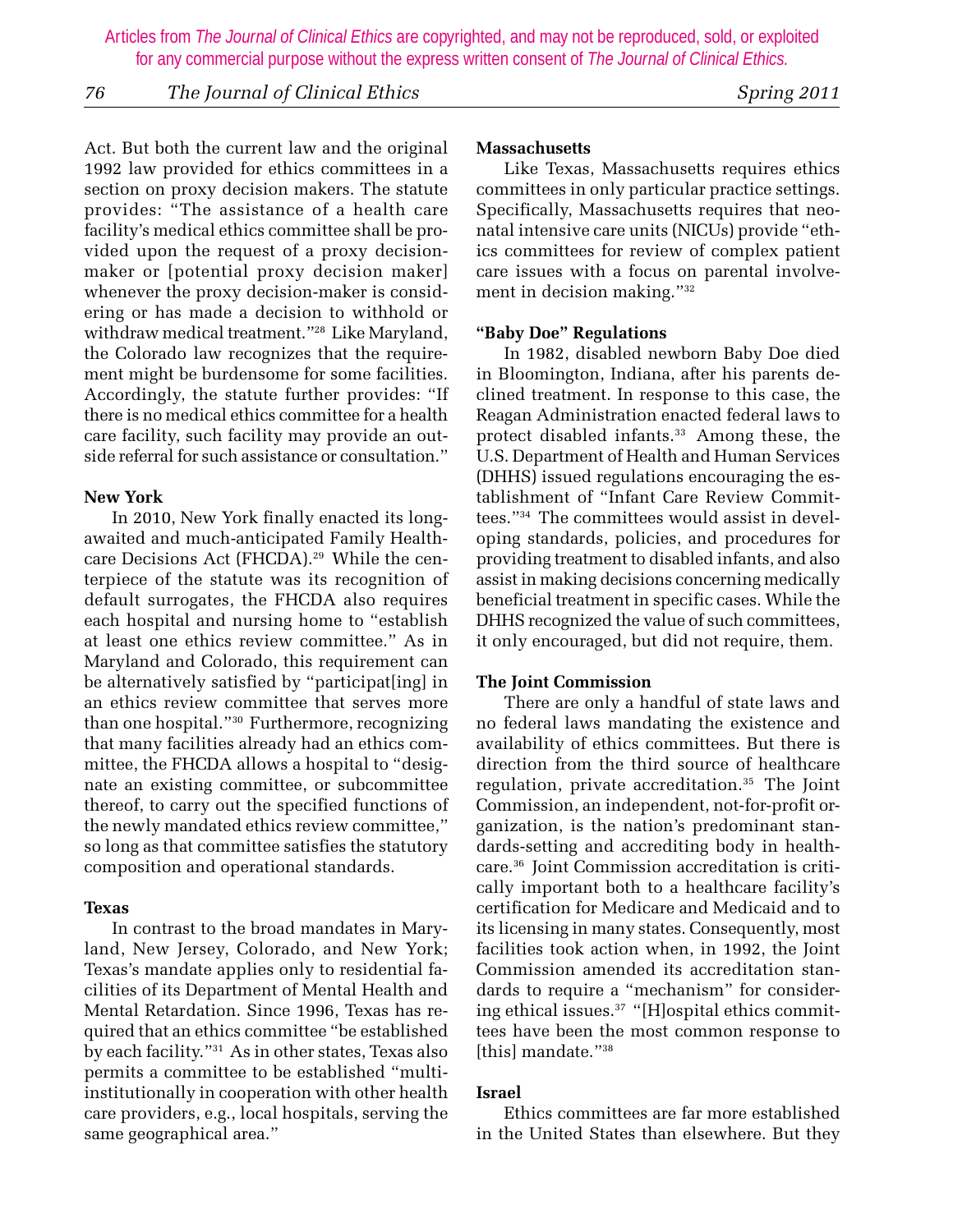are mandated by the laws in several other nations. For example, in Israel, the Patient Right's Act of 1996 directs the Director General of the Ministry of Health to appoint ethics committees.39 At least 15 such committees have been established.40

# **Taiwan**

In January 2011, the Taiwanese Legislative Yuan ratified amendments to the Hospice and Palliative Care Act.<sup>41</sup> Previously, life support for an incapacitated patient could be terminated only if a patient's family could prove that the patients had previously expressed a wish not to be resuscitated. Under the new law, the patient's family can jointly sign a request to stop life-sustaining medical treatment. But an independent ethics committee must first review and approve the request before it is carried out.

#### **Andalucia**

In 2010, the Parliament of the Spanish state of Andalucia enacted the Bill of Rights and Guarantees Concerning the Dignity of Terminally Ill Persons.42 The law radically reformed end-of-life treatment, giving patients new rights, including the right to receive (1) accurate and understandable information about diagnosis and prognosis, (2) treatment for pain, and (3) comprehensive palliative care at home. The new law also mandates that all health facilities either have, or be linked to, an ethics committee. $43$ 

# **Norway**

In 2000, the Norwegian Parliament approved a recommendation by the Ministry of Health and Social Affairs to require the establishment of clinical ethics committees.44 The requirement is now for each hospital trust to have a clinical ethics committee. This means that one committee may cover more than one hospital. Unfortunately, the role of these committees is not welldefined, and a sufficient number of cases have not been referred to them.45

# **Singapore and Alberta**

Both Singapore and Alberta have recently amended their anatomical gift acts and speci-

fied a role for ethics committees to assure the integrity of donations. In 2009, Singapore amended its Human Organ Transplant Act (HOTA) to permit living organ donors to receive compensation for expenses.46 HOTA requires that hospitals performing such transplants establish ethics committees to scrutinize the proposed payment arrangements. It is the job of the ethics committees to ensure that donations are free from undue influence, coercion, emotional pressure, and financial inducement.<sup>47</sup>

In 2009, Alberta enacted a new anatomical gift act<sup>48</sup> and promulgated regulations<sup>49</sup> to implement the law. These regulations require that an "independent assessment committee" be established for the purposes of approving a donation by a minor.The role of this committee is to ensure (1) that the minor agrees to the donation without coercion and understands the nature and consequences of the donation, (2) that only regenerative tissues or organs are to be donated if the minor is under 16, (3) that the donation process poses a minimal risk, and (4) that all adult members of the recipient's immediate family have been eliminated as potential donors.

#### **MEMBERSHIP AND COMPOSITION**

The existence of ethics committees is mandated by several states, by the Joint Commission, and by several foreign nations. But it is not always clear what exactly these laws require. Many do not adequately specify the membership and composition of the committee. Colorado, Massachusetts,50 and the Joint Commission are completely silent on both the size and diversity of committees. Requirements in other jurisdictions are usually minimal. Most laws require at least five members from different disciplines. But the appropriate composition for any particular committee depends on the precise role(s) that committee serves.

# **New York**

The most comprehensive requirements concerning the composition of a healthcare ethics committee are found in the 2010 New York FHCDA. The statute requires that "ethics review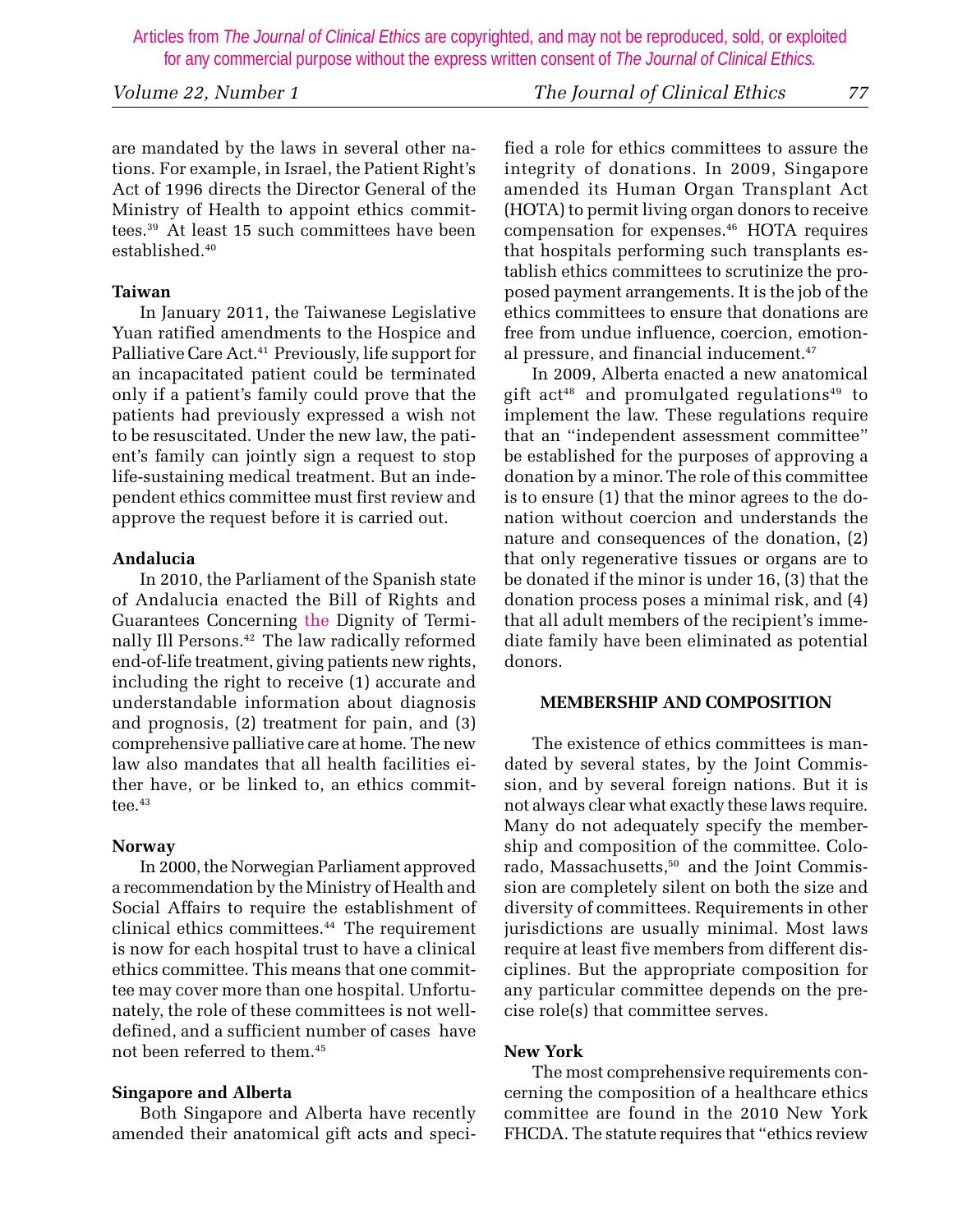### *78 The Journal of Clinical Ethics Spring 2011*

committees" in hospitals include at least five members who have demonstrated an interest in or commitment to patients' rights or to the "medical, public health, or social needs of those who are ill."51 The committee must be "interdisciplinary." At least three members "must be health or social services practitioners, at least one of whom must be a registered nurse and one of whom must be a physician." At least one member must be a "person without any governance, employment or contractual relationship with the hospital."

The FHCDA's ethics committee composition requirements are a little different for residential healthcare facilities. Specifically, a facility must offer the residents' council of the facility (or of another facility that participates in the committee) the opportunity to appoint up to two persons to the committee. Neither of these two persons may be a resident of, or a family member of, a resident of the facility. Both must have "expertise in or a demonstrated commitment to patient rights or to the care and treatment of the elderly or nursing home residents through professional or community activities, other than activities performed as a health care provider."52

#### **Maryland**

Maryland requires that each **"**patient care advisory committee" consist of at least four members. These members must include (1) a physician not directly involved with the care of the patient, (2) a registered nurse not directly involved with the care of the patient, (3) a social worker, and (4) the chief executive officer or a designee from each hospital and each related institution. The statute permits the committee to consist of as many other individuals the facility chooses. The statute specifically suggests including representatives of the community, ethical advisors, and clergy.

#### **Texas**

The mandated ethics committee for Texas mental health facilities must consist of at least seven members. The members of a mental health facility committee must include (1) one facility physician; (2) one consulting physician; (3) one facility registered nurse from the individuals' unit who has knowledge of the individual and

his or her condition; (4) a member of the clergy; (5) an attorney not affiliated with the facility or the Texas Department of Mental Health and Mental Retardation (TDMHMR); (6) a facility social worker; and (7) a representative of a family members' group or a representative of an advocacy group.<sup>53</sup>

The committee may also include the following additional members, as available (8) an additional consulting physician; (9) an additional facility registered nurse; (10) medical support staff, such as a physical therapist, clinical pharmacist, clinical psychologist, or occupational therapist; (11) a consulting social worker; (12) a rights representative; (13) additional representation by family members and advocacy organizations; and (14) other knowledgeable persons, as appropriate.

#### **New Jersey**

While New Jersey law does not specify the composition of hospital ethics committees, it does specify the composition of other ethics committees. For example, the ethics committees with which Bureau of Guardianship services must consult, before consenting to a "critical decision," must be certified as competent for such reviews.54

Similarly, ethics committees in the developmental disability context must include at least five members.55 Members must have "knowledge, experience and/or training regarding ethical issues pertaining to end-of-life care and the unique characteristics of individuals with developmental disabilities."56 The regulations encourage, but do not require, including (1) a non-attending physician, (2) a non-attending nurse, (3) a social worker, (4) a member of the clergy, (5) an ethicist, (6) a lawyer, (7) at least one member of the community interested in and experienced with individuals with developmental disabilities, and (8) a licensed healthcare professional with expertise in the medical concerns of the individual.

#### **"Baby Doe" Regulations**

The DHHS encourages, but does not require, providers to establish Infant Care Review Committees (ICRCs), but DHHS regulations do outline an advisory model. The model ICRC con-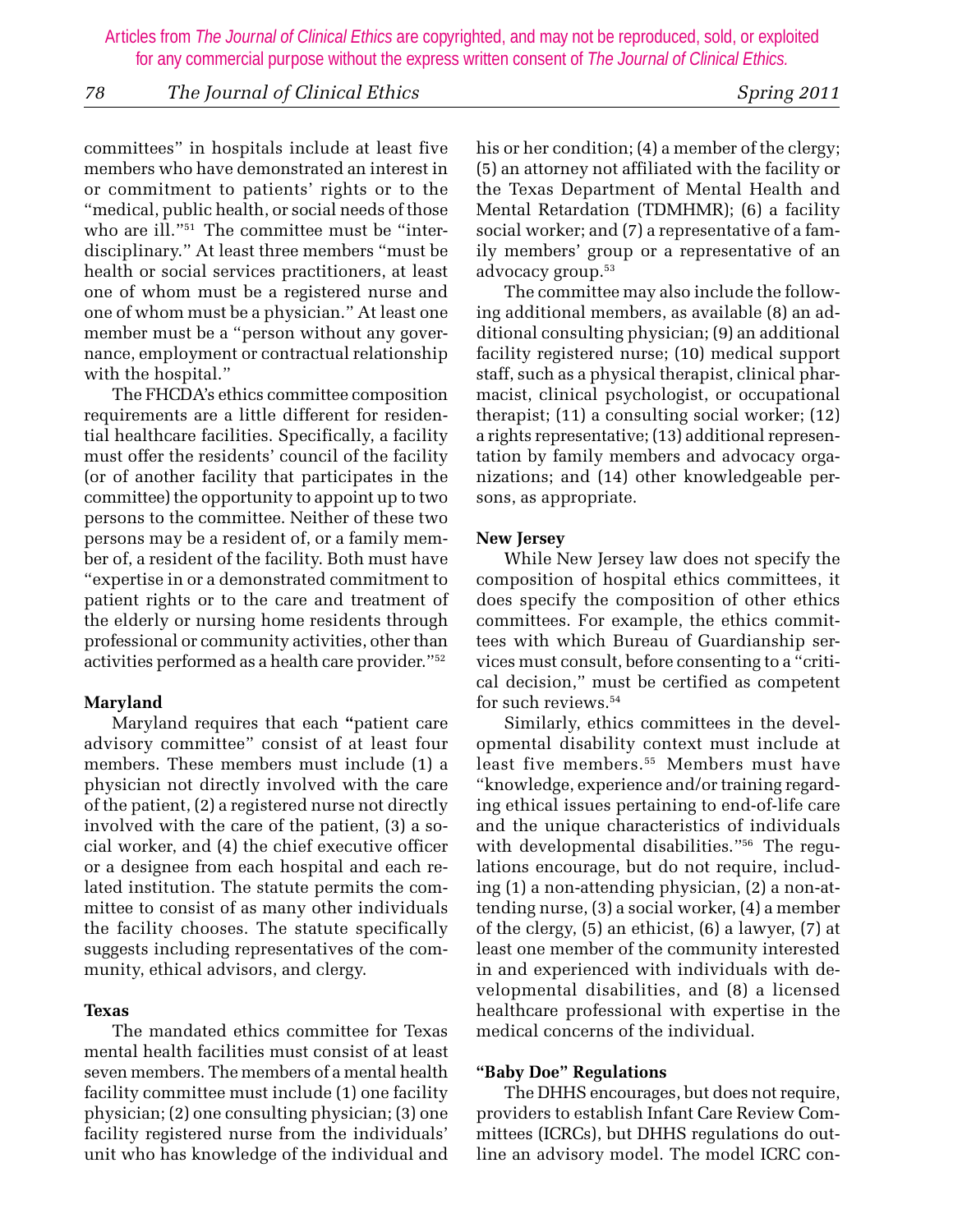*Volume 22, Number 1 The Journal of Clinical Ethics 79*

sists of at least seven members; a member of the facility's organized medical staff must serve as chairperson,<sup>57</sup> and the other six may include (1) a practicing physician (for example, pediatrician, neonatologist, pediatric surgeon); (2) a practicing nurse; (3) a hospital administrator; (4) a lawyer; (5) a representative of a disability group or a developmental disability expert; and (6) a lay community member. Furthermore, in connection with review of specific cases, one member of the ICRC must be designated to act as "special advocate" for the infant.

#### **Israel**

The Israel Patient's Rights Act requires that ethics committees comprise five members. The chairman of the committee must be a person fit to be appointed district court judge. He/she is selected from a list of such persons drawn up by the Minister of Justice. The other four members include: (1-2) two specialist physicians from different specializations, (3) a psychologist or social worker, and (4) a representative of the public or person of religious authority.58

#### **Andalucia**

In December 2010, the Andalucia Ministry of Health promulgated regulations implementing the ethics committee mandate in the Bill of Rights and Guarantees Concerning the Dignity of Terminally Ill Persons, which had been passed in April 2010. These regulations direct that committees must be comprised of 10 members, one-half of whom are to be healthcare providers.59 All members have four-year terms, and there are other detailed appointment rules. For example, there must be balanced representation of men and women. The committee must include (1) physicians, (2) nurses, (3) administrators, (4) lawyers, (5) members of the public, and (6) a member of the research ethics committee. At least one person must be an accredited expert in bioethics.<sup>60</sup>

# **Taiwan**

The 2011 amendments to the Taiwanese Hospice and Palliative Care Act require that a hospital ethics committee must approve family decisions to withhold or withdraw life-sustaining treatment when there is no express consent from the patient. At least one-third of the members of the committee must be comprised of both members of the public and of ethical and legal experts.<sup>61</sup>

# **Alberta**

The Alberta "independent assessment committee" for approving organ donations from minors must have a minimum of three members. One must be a physician, and one must be a psychologist or psychiatrist. No person who has had any association with the donor or the recipient that might influence the person's judgment may be a member of the committee.

# **Singapore**

The Singapore living donor transplant law (HOTA) requires that every hospital transplant ethics committee consist of at least three people. At least one member must be a medical practitioner who is not employed or otherwise connected with the hospital. At least one member must be a lay person.<sup>62</sup> In addition, the Ministry of Health (MOH) has been implementing regulations under HOTA.<sup>63</sup> The MOH has reconstituted the committees to include new members and more perspectives.

# **OPERATING PROCEDURES**

While some ethics committee laws are silent on membership and composition, many more are silent on operating procedures. For example, Massachusetts requires only that the facility have "written policies and procedures for . . . functioning of the ethics committee."64 New Jersey requires only that the committee (1) participate in the resolution of patient-specific bioethical issues and (2) participate in the formulation of hospital policy related to bioethical issues and advance directives. But these laws provide no direction or guidance on content. They provide no direction as to what the policies and procedures should address.

# **Maryland**

Ethics committees in Maryland are encouraged to engage in education and policy func-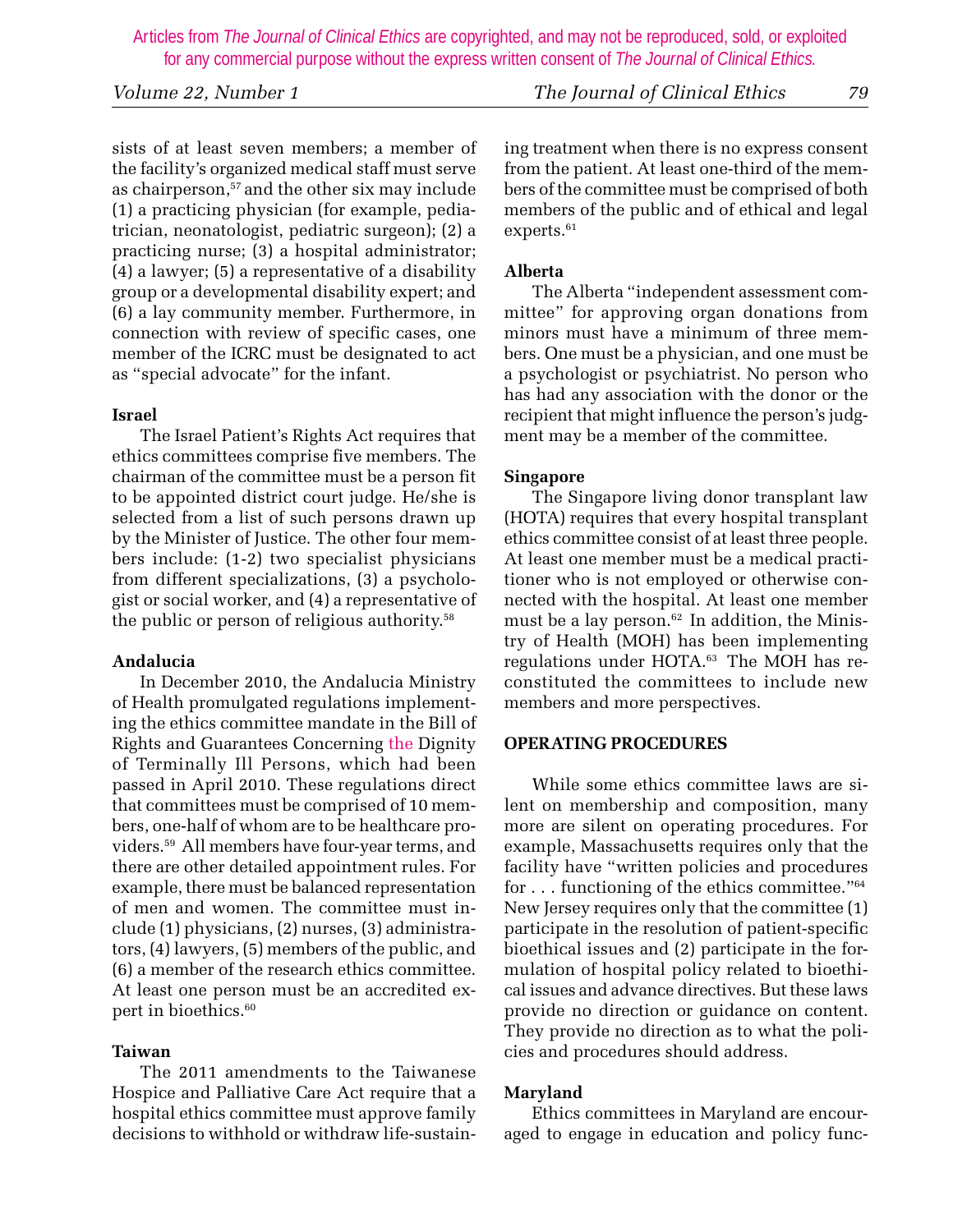### *80 The Journal of Clinical Ethics Spring 2011*

tions. Specifically, they should "educate represented hospital and related institution personnel, patients, and patients' families concerning medical decision-making." They should also "review and recommend institutional policies and guidelines concerning the withholding of medical treatment."65 The focus of the statutory operational requirements concerns the committee's case consultation function.

Maryland requires that, in appropriate cases, a committee inform its deliberations by consulting (1) all members of the patient's treatment team, (2) the patient, and (3) the patient's family. In a case involving the options for medical care and treatment of a child with a life-threatening condition, the committee must also consult "a medical professional familiar with pediatric end-of-life care, if a medical professional with this expertise is not already a member of the committee."66 The statute further provides that "the petitioner may be accompanied by any persons the petitioner desires."67

The Maryland statute requires not only informed deliberation, but also transparency in case consultation. The statute mandates the committee to make a good faith effort to apprise interested parties about their rights with respect to the committee. The interested parties include: (1) the patient, (2) the patient's immediate family members, (3) the patient's guardians, and (4) any individual with a power of attorney to make a decision with a medical consequence for the patient. The committee must apprise the individuals of their right to (1) be a petitioner, (2) meet with the committee concerning the options for medical care and treatment, and (3) receive an explanation of the basis of the committee's advice.<sup>68</sup>

#### **New York**

The 2010 New York FHCDA requires "ethics review committees" to "adopt a written policy governing committee functions, composition, and procedure."69 The FHCDA provides that ethics committee members and consultants must have access to the medical information and medical records necessary to perform their functions. The required procedures vary depending on the specific task that a committee

is asked to perform. In certain situations,<sup>70</sup> when an ethics committee is convened to review a decision by a surrogate to withhold or withdraw life-sustaining treatment, the following procedures are required. First, a person connected with the case may not participate as an ethics review committee member in the consideration of that case. Second, the ethics review committee must respond promptly, as required by the circumstances, to any request for assistance. Third, the committee must permit persons connected with a case to present their views to the committee, and to have the option of being accompanied by an advisor when participating in a committee meeting.

Like Maryland, the New York FHCDA requires not only informed deliberation, but also transparency. The ethics committee must promptly provide certain notice to (1) the patient, when there is any indication of the patient's ability to comprehend the information; (2) a surrogate; (3) other persons on the surrogate list who are directly involved in a decision or dispute regarding the patient's care; (4) any parent or guardian of a minor patient who is directly involved in a decision or dispute regarding the minor patient's care; (5) an attending physician; (6) the hospital; and (7) and other persons the committee deems appropriate.

This required notice includes information about (1) the ethics committee's procedures, composition, and function; (2) any pending case consideration concerning the patient; and (3) the committee's response to the case, including a written statement of the reasons for approving or disapproving the withholding or withdrawal of life-sustaining treatment. In addition, the committee's response to the case must be included in the patient's medical record.<sup>71</sup>

#### **Texas**

In contrast to Maryland and New York, the Texas mental health regulations are comparatively thin. They require only two things. First, "decision-making concerning recommendations to be made by the ethics committee must be by consensus." Second, "each consultation with the ethics committee shall be documented in the individual's record."72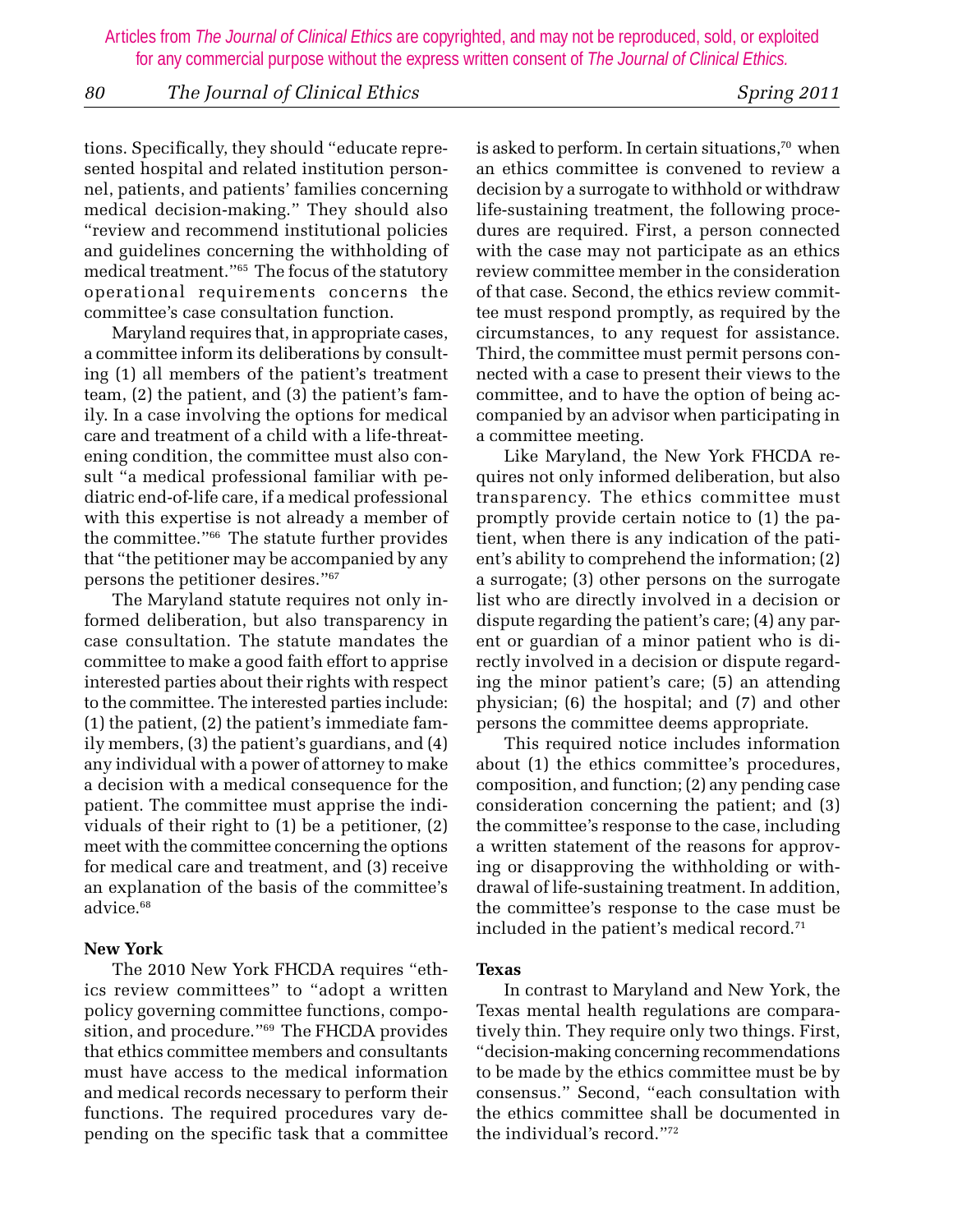*Volume 22, Number 1 The Journal of Clinical Ethics 81*

# **"Baby Doe" Regulations**

In its regulations encouraging the establishment of ICRCs, the DHHS outlines a model ICRC. The suggested operational procedures are very detailed and cover four categories of ICRC functions: (1) prospective policy developments, (2) retrospective record review, (3) maintenance of records, and (4) prospective case review. There is not the space here to review the procedures for all these functions. I shall focus on those procedures for the prospective review of specific cases.

The regulations suggest that, in addition to regularly scheduled meetings, interim ICRC meetings will take place under specified circumstances to permit the review of individual cases. A hospital must, to the extent possible, require that life-sustaining treatment be continued until its ICRC can review the case and provide advice.73 These interim ICRC meetings must be convened within 24 hours (or less if indicated)<sup>74</sup> (1) when there is disagreement between the family of an infant and the infant's physician as to the withholding or withdrawal of treatment, (2) when a preliminary decision to withhold or withdraw life-sustaining treatment has been made in certain categories of cases identified by the ICRC, (3) when there is disagreement between members of the hospital's medical and/ or nursing staffs, or (4) when otherwise appropriate. In addition, interim ICRC meetings must take place upon the request of any member of the ICRC, hospital staff, or the parent/guardian of an infant.75

Interim meetings must be open to the affected parties. The ICRC must ensure (1) that the interests of the parents, the physician, and the child are fully considered; (2) that family members have been fully informed of the patient's condition and prognosis; (3) that family members have been provided with a listing that describes the services furnished by parent support groups and public and private agencies in the geographic vicinity to infants with conditions such as that before the ICRC; and (4) that the ICRC will facilitate family members' access to such services and groups.

Finally, to ensure a comprehensive evaluation of all options and factors pertinent to a

committee's deliberations, its chairperson must designate one member of the ICRC to act, in connection with that specific case, as "special advocate" for the infant. The special advocate's job is to ensure that all considerations in favor of the provision of life-sustaining treatment are fully evaluated and considered by the ICRC.

#### **Andalucia**

The December 2010 regulations for Andalusian clinical ethics committees specify various procedural requirements.<sup>76</sup> For example, the committees must be accredited, and once accredited, the committee must prepare and approve internal rules of operation for transmission to the accreditation body. The committee must meet at least four times annually. Minutes must be taken at each meeting. And resolutions must be adopted by a majority of not less than two-thirds of those present.

#### **Singapore**

Hospital transplant ethics committees in Singapore have a narrow and precise job: to grant or deny authorization for the removal of a specified organ from the body of a living person. To grant such authority, the committee must be satisfied that (1) the person from whom the specified organ is to be removed has given consent; (2) the person is not mentally disordered, and, notwithstanding the person's age, is able to understand the nature and consequence of the medical procedures he or she has to undergo as a result of donation of the specified organ; and (3) the person's consent is not given pursuant to a prohibited contract or arrangement, and is not given or obtained by virtue of any fraud, duress, or undue influence.<sup>77</sup>

The statute also requires committees to follow procedures issued by the Ministry of Health. So far, these include that approval shall be valid only for 60 days. If one committee denies authorization, that decision is binding on all other committees. It has been providing training to help committee members conduct their assessments. And it is providing a platform for the committee members at different institutions, to meet and share their experiences, to compare notes, and to learn best practices.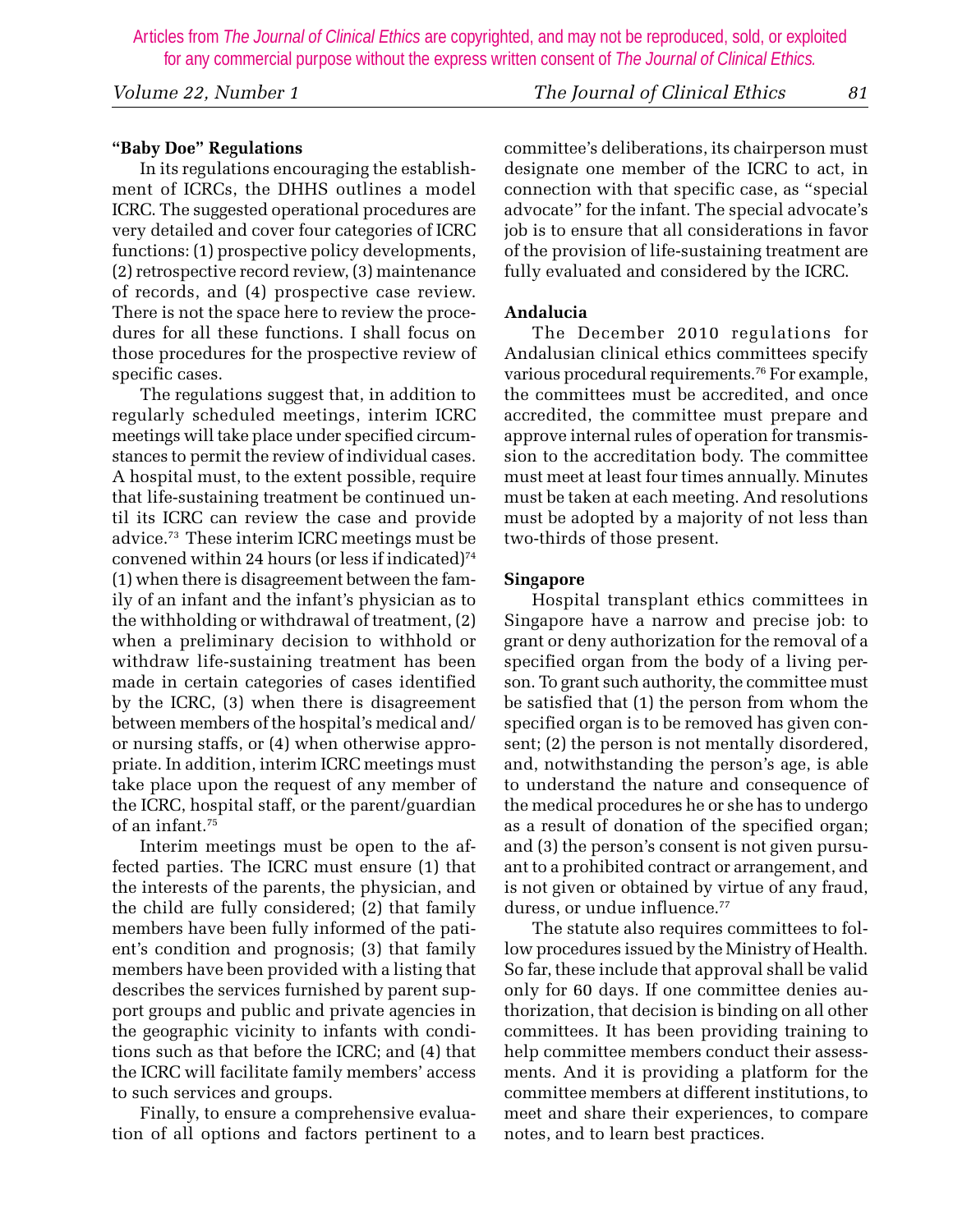*82 The Journal of Clinical Ethics Spring 2011*

#### **ADVISORY ROLES**

In 1984, John Robertson developed an organizational framework for ethics committees.78 The framework has two dimensions. First, it is either optional or mandatory to consult the committee. Second, it is either optional or mandatory to follow the ethics committee's advice. The classic model is optional-optional. A provider need not consult an ethics committee; if the provider does, she or he need not follow the ethics committee's recommendation (if it even makes one). But there has been movement to optional-mandatory, mandatory-optional, and even mandatory-mandatory. In this section I provide examples of the optional-optional and mandatory-optional models. In these models, whether or not an ethics committee must be consulted, its recommendation is merely advisory.79 In the next section I provide examples of the optional-mandatory and mandatory-mandatory models.

#### **Maryland**

On request, Maryland ethics committees must give advice concerning the options for medical care and treatment of an individual with a life-threatening condition.<sup>80</sup> The Maryland statute specifically anticipates the situation in which a provider for an incapacitated patient believes that an instruction regarding life-sustaining procedure is inconsistent with generally accepted standards of patient care. In such a situation, the provider must petition an ethics committee for advice.<sup>81</sup>

#### **New Jersey**

As in Maryland, a key role for New Jersey ethics committees is the resolution of patientspecific bioethical issues. Committees must provide a forum for patients, families, and staff to discuss and to reach decisions on ethical concerns relating to patient care.<sup>82</sup> Specifically, the statute anticipates disagreement among the patient, healthcare representative, and attending physician concerning either (1) the patient's decision-making capacity or (2) the appropriate interpretation and application of the terms of an advance directive to the patient's course

of treatment. In such an event, the statute encourages parties to resolve the disagreement by means of procedures and practices established by the healthcare institution, including, but not limited to, consultation with an institutional ethics committee.<sup>83</sup>

#### **West Virginia**

As In Maryland and New Jersey, West Virginia requires providers to use an ethics committee as an informal mediator. Specifically, the statute requires that when there is a conflict between a surrogate's decision and the patient's best interest, "the attending physician shall attempt to resolve the conflict by consultation with [among other means] an ethics committee."84

#### **New York**

In New York, an ethics committee must consider and respond to any healthcare matter presented to it by a person connected with the case.85 There are two situations in which a matter must be referred to the committee. The first is when an attending physician objects to a decision to withhold or withdraw life-sustaining treatment and does not transfer the patient.<sup>86</sup> The second situation is when an attending has actual notice of certain objections or disagreements that cannot otherwise be resolved.87

Whether voluntarily or mandatorily consulted, the ethics committee's response may include: (1) providing advice on the ethical aspects of the proposed healthcare, (2) making a recommendation about the proposed healthcare, or (3) providing assistance in resolving disputes about the proposed healthcare.<sup>88</sup> The FHCDA confirms that recommendations and advice by the ethics review committee are "advisory and nonbinding," except in three specific situations described in the next section.89

#### **Texas**

The Texas Mental Health Services regulations provide that consultation with an ethics committee may be sought for any treatment decision, but should be sought in three situations. First, consultation should be sought when an individual is unable to give direction regarding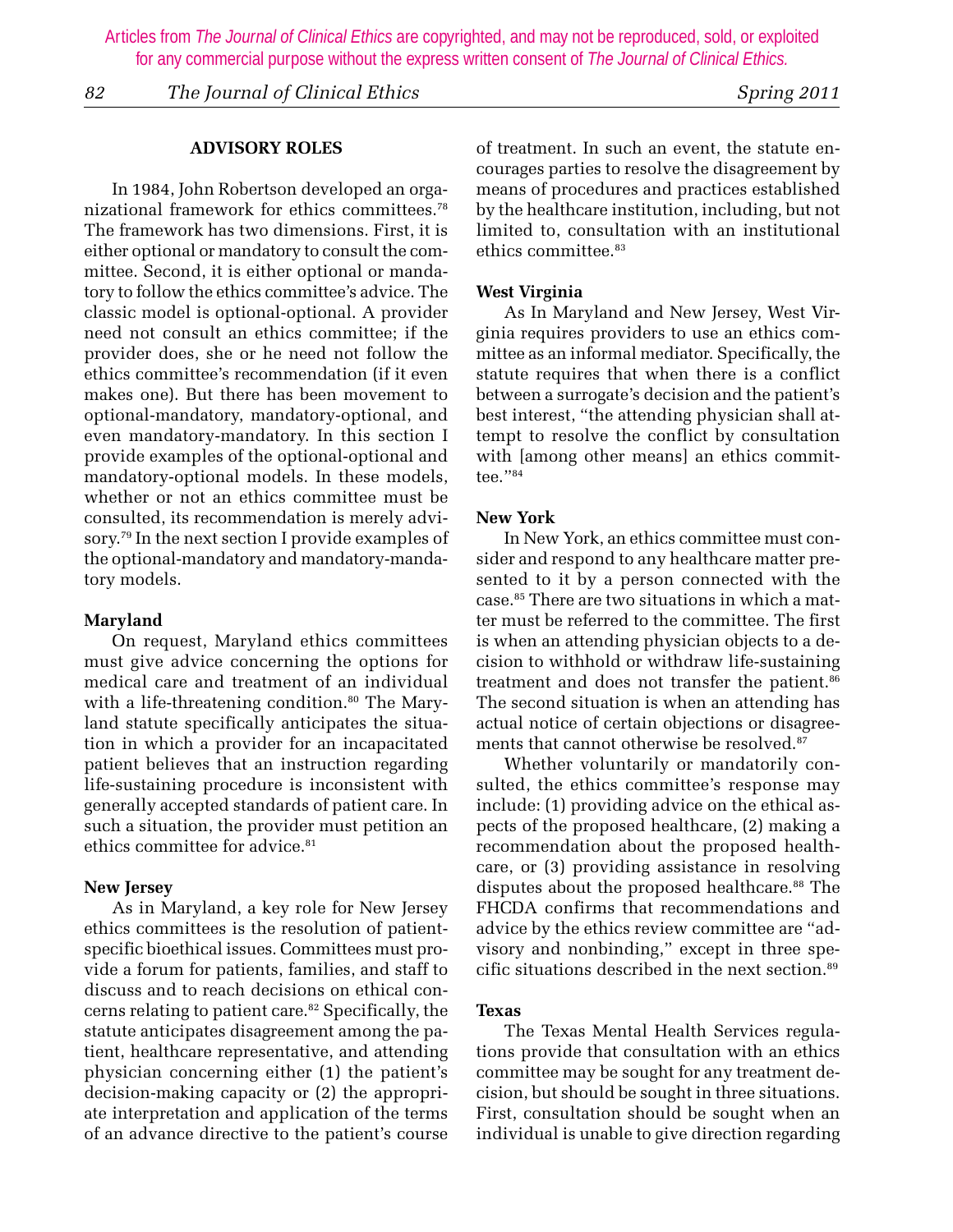the withholding or withdrawal of life-sustaining treatment, and has no legal guardian or other person legally designated to make such a decision. Second, consultation should be sought when a decision regarding the withholding or withdrawal of life-sustaining treatment is to be made and there is a conflict between or among the decision makers.<sup>90</sup> Third, consultation should be sought when less than "maximal therapeutic effort" will be made to reduce morbidity and mortality.<sup>91</sup>

# **Pennsylvania**

New Pennsylvania mental health regulations provide that, in reaching decisions about appropriate care, it "may be helpful" to use "hospital ethics committees to review situations."92

# **DECISION-MAKING AND GATE-KEEPING ROLES**

Most ethics committees remain optionaloptional, which appropriately leaves treatment decisions to the joint decision making of physician and patients/surrogates. But some states have given ethics committees certain decisionmaking authority. This is appropriate, especially in circumstances when there are obstacles to effective joint decision making. Hawaii, for example, defines an "ethics committee" as "an interdisciplinary committee appointed by the administrative staff of a licensed hospital, whose function is to consult, educate, review, and *make decisions* regarding ethical questions, including decisions on life-sustaining therapy." The Hawaii statute does not specify exactly what sorts of decisions a committee will make. But the statutes in other states do.<sup>93</sup> Indeed, several states have delegated several authoritative roles to ethics committees: (1) making treatment decisions for patients without surrogates, (2) adjudicating futility disputes, (3) gate-keeping and check-pointing, (4) adjudicating surrogate "ties," and (5) adjudicating other disputes.

# **Making Treatment Decisions for Patients Without Surrogates**

A frequent issue confronting ethics committees is making treatment decisions for patients without surrogates. Facilities across the United States, and even within the same state, take varying approaches to this problem.<sup>94</sup> Some facilities permit an attending physician to make the decision.95 Other facilities require the appointment of a guardian. Texas law requires the concurrence of a second physician, who is not involved in treatment of the patient or "who is a representative of an ethics or medical committee of the healthcare facility."96 Arizona requires a physician to consult with and obtain the recommendations of an ethics committee.<sup>97</sup>

But some states give ethics committees broader and more direct authority for such decisions. For example, Alabama,<sup>98</sup> Arkansas,<sup>99</sup> Georgia,<sup>100</sup> and Tennessee<sup>101</sup> place ethics committees right into the priority list of default surrogates. If no family member or "close friend" is reasonably available, then an ethics committee can be a patient's surrogate. A similar rule in California long-term care facilities permits treatment decisions for incapacitated patients without surrogates to be made by an "interdisciplinary team."102 Similarly, Iowa established a statewide network of "local substitute medical decision-making boards." That law permits a "county board of supervisors" to "appoint and fund a hospital ethics committee to serve as the local decision-making board."<sup>103</sup>

In contrast to these states, in which ethics committees have the decision making authority of a regular surrogate, in Florida, ethics committees have a narrower role. For surrogate-less patients in a persistent vegetative state, life-prolonging procedures may be withheld or withdrawn only with approval of a "medical ethics committee of the facility where the patient is located." This committee must conclude that (1) the condition is permanent, (2) there is no reasonable medical probability for recovery, and (3) withholding or withdrawing life-prolonging procedures is in the best interest of the patient.104

#### **Adjudicating Futility Disputes**

Like treatment decisions for un-befriended elders, futility disputes also comprise a significant portion of ethics committee cases.105 Uniquely, in Texas, the ethics committee may be the forum of last resort in a futility dispute.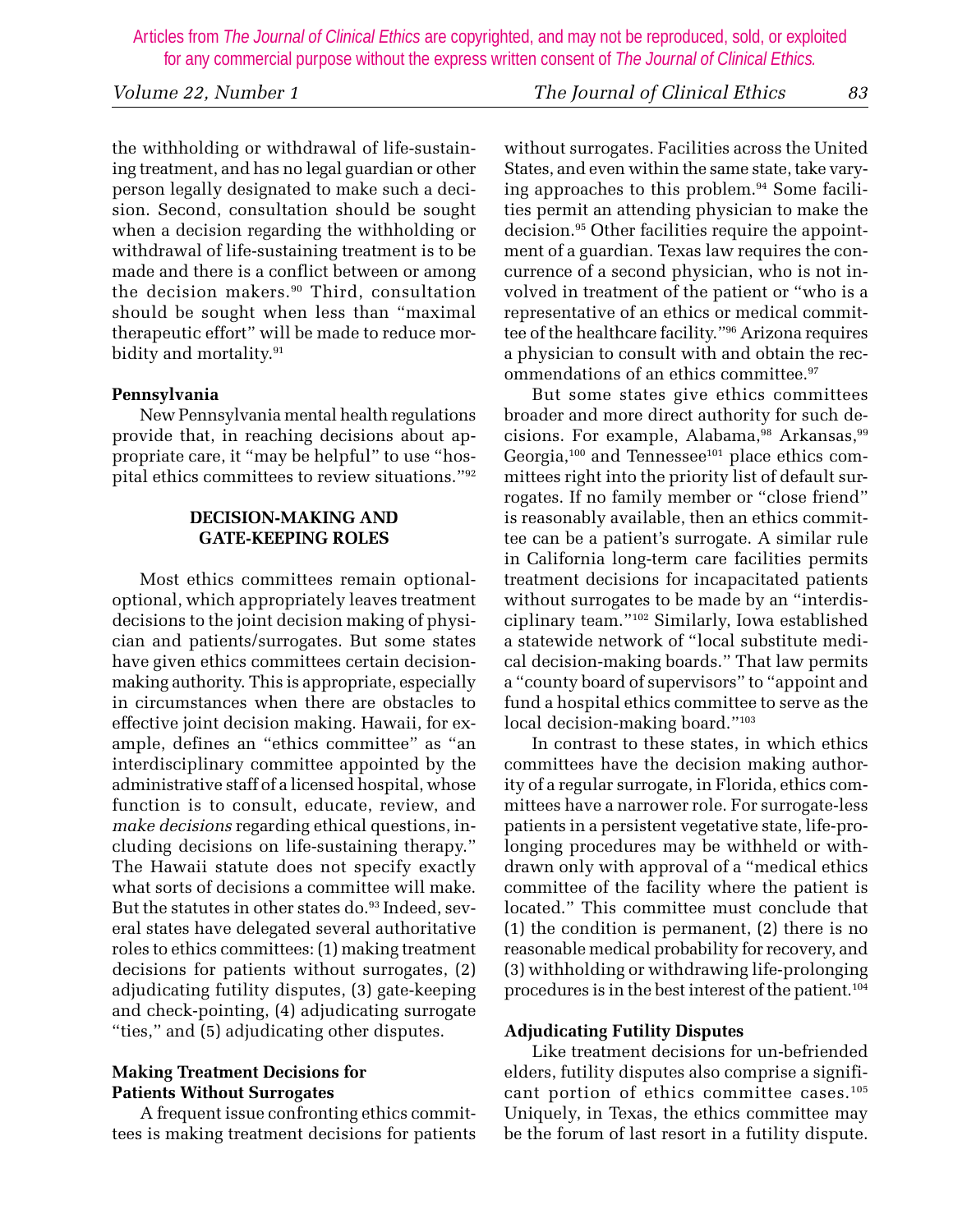# *84 The Journal of Clinical Ethics Spring 2011*

If a Texas careprovider cannot reach consensus with a surrogate in a conflict over inappropriate or non-beneficial treatment, the provider can commence a multi-stage review process.106 The first stage entails giving the surrogate at least 48-hours' notice of an ethics committee meeting. Second, the committee reviews the treating physician's determination. Third, if the committee agrees that the disputed treatment is inappropriate, the surrogate is given the committee's written decision. Fourth, the provider is obligated to continue providing the disputed treatment for 10 days, and to attempt to transfer the patient to another provider who is willing to comply with the surrogate's treatment request. Fifth, if the patient has not been transferred, then the provider may unilaterally stop treatment on the 11th day. Providers who follow the Texas law's prescribed notice and meeting procedures are immune both from disciplinary action and from civil and criminal liability.107

Both Idaho and New Jersey have recently considered adopting the unilateral refusal provisions in the Texas law. An Idaho bill was passed unanimously by the state senate, but died in the house.<sup>108</sup> In New Jersey, a joint brief by the New Jersey Hospital Association and the Medical Society of New Jersey asked the Appellate Division of the state Superior Court to adopt these provisions.109 In late 2010, the court denied that request.<sup>110</sup>

# **Gate-Keeping and Check-Pointing**

The original function of an ethics committee was one of gate-keeper.111 Certain healthcare decisions cannot be implemented without consulting (and often without the approval of) an ethics committee. Ethics committees continue to play this gate-keeping and check-pointing role. For example, in a Texas mental health facility, behavioral interventions using highly restrictive interventions and aversive techniques such as faradic stimulation (with electric current) require the documented written approval of an ethics committee.<sup>112</sup>

In Massachusetts, in 2005, Haleigh Poutre was hospitalized with severe brain injuries after she was beaten into a coma by her stepfather Jason Strickland. The Department of Social Services<sup>113</sup> assumed custody for Poutre. It moved to terminate Poutre's life support after physicians declared she was in a persistent vegetative state. The Massachusetts Supreme Judicial Court approved this request.114 But Poutre's condition then improved; she could breathe on her own and follow simple commands.<sup>115</sup> In the wake of this high-profile case, the Massachusetts child welfare system came under intense scrutiny.<sup>116</sup> In an effort to address discovered weaknesses in the system, a new statute provides that proceedings in end-of-life cases require, among other things, a "written recommendation from the ethics committee of the hospital at which the child is a patient."<sup>117</sup>

Ethics committees serve several gate-keeping roles in New York. First, in a residential healthcare facility, a surrogate has the authority to refuse life-sustaining treatment (other than cardiopulmonary resuscitation—CPR) only if the ethics committee, or a court of competent jurisdiction, reviews the decision and determines that it meets statutory standards.<sup>118</sup> Second, an emancipated minor patient with decision-making capacity has the authority to decide about life-sustaining treatment only if an ethics committee approves the decision.<sup>119</sup> Third, in a general hospital, if an attending physician objects to a surrogate's decision to withdraw or withhold medically provided nutrition and hydration, the decision may not be implemented until the ethics review committee reviews the decision and determines that it meets statutory standards.<sup>120</sup>

In Israel, a physician may invoke therapeutic privilege and withhold information that is important for informed consent, if an ethics committee agrees.<sup>121</sup> The committee must confirm that giving this information is likely to cause serious harm to a patient's mental or physical health. In some situations, ethics committee consultation is also required to withhold medical records from a patient or to disclose those records without a patient's consent.<sup>122</sup>

# **Adjudicating Surrogate "Ties"**

In Maryland, if surrogates with equal decision-making priority disagree about a healthcare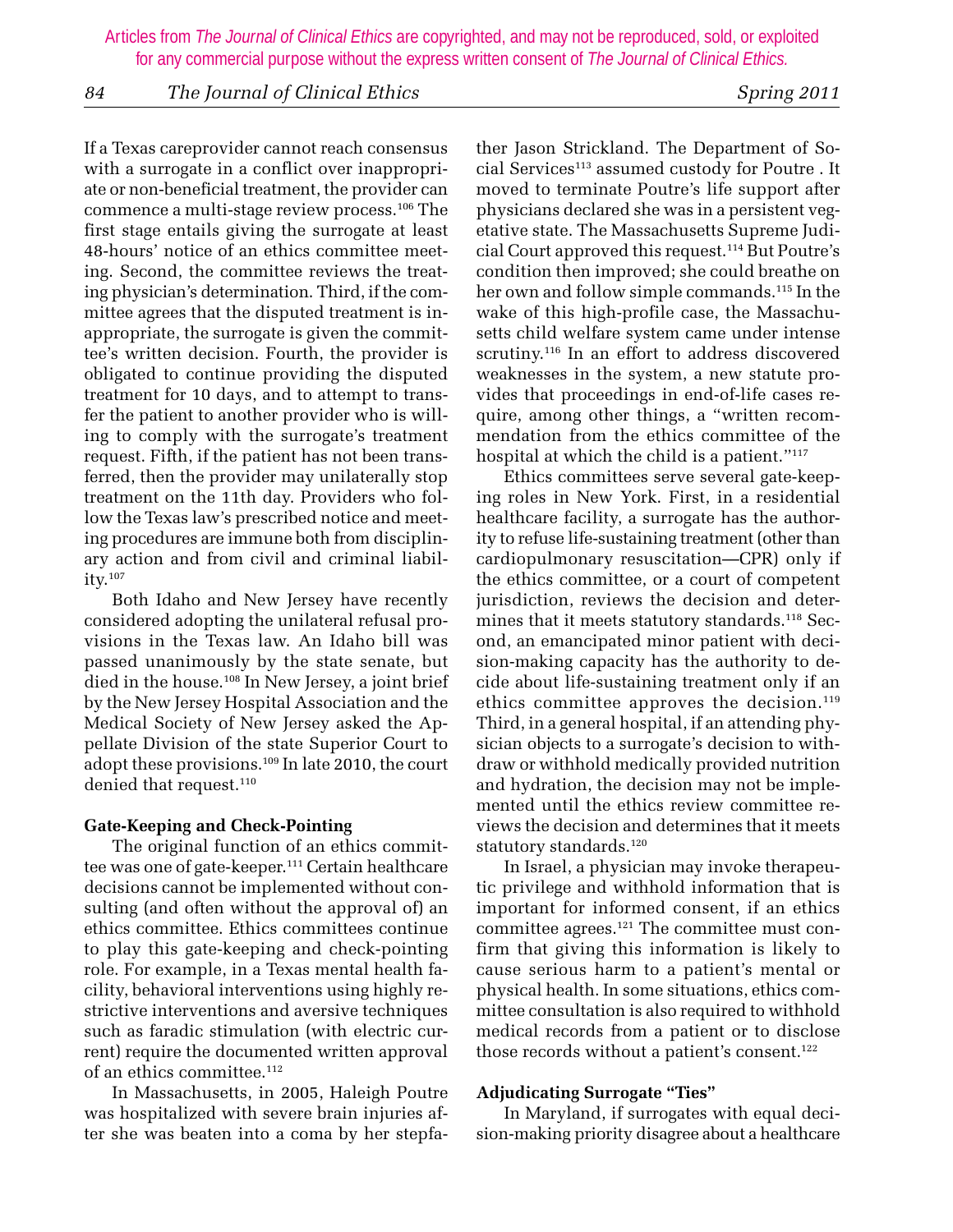decision, then either an attending physician or one of the default surrogates must refer the case to the institution's ethics committee. A physician who acts in accordance with the recommendation of the committee is not subject to liability for any claim based on lack of consent or authorization for the action.<sup>123</sup> Indeed, this role is not unique to Maryland. In Delaware, for example, an ethics committee can decide similar disputes.124 As in Maryland, the attending physician, acting in accordance with the committee's recommendation, is not subject to civil or criminal liability or to discipline for unprofessional conduct.<sup>125</sup>

# **Adjudicating Other Disputes**

In Israel, an ethics committee can (paternalistically) authorize treatment over a patient's objections when certain conditions obtain.126 The committee must confirm that (1) the patient has received sufficient information to make an informed choice, (2) the treatment is anticipated to significantly improve the patient's medical condition, and (3) there are reasonable grounds to suppose that, after receiving treatment, the patient will give "retroactive consent."

# **CONFIDENTIALITY**

In many states, the proceedings and deliberations of an ethics committee are confidential. In Maryland, for example, they are treated the same as other medical review committees.<sup>127</sup> This means that they are "not discoverable and are not admissible in evidence in any civil action."128 The advice of an advisory committee concerning a patient's medical care and treatment become part of a patient's medical record and have all the protections afforded such records. Other states, including Ohio<sup>129</sup> and Texas,130 similarly protect ethics committee confidentiality.

The 2010 New York FHCDA provides that "notwithstanding any other provisions of law, the proceedings and records of an ethics review committee shall be kept confidential and shall not be released by committee members, committee consultants, or other persons privy to such proceedings and records."131 The FHCDA

further provides that "the proceedings and records of an ethics review committee shall not be subject to disclosure or inspection in any manner." Specifically, "no person shall testify as to the proceedings or records of an ethics review committee, nor shall such proceedings and records otherwise be admissible as evidence in any action or proceeding of any kind in any court or before any other tribunal, board, agency or person." There are a few exceptions.132 Notably, the FHCDA does not prohibit a patient, a surrogate, other persons on the surrogate list, or a parent or guardian of a minor patient from voluntarily disclosing, releasing, or testifying about committee proceedings or records.

# **IMMUNITY**

Related to concerns over the confidentiality of ethics committee proceedings is concern over immunity. Laws conferring legal immunity can be broken into two categories: (1) those that protect the committee and committee members, and (2) those that protect individuals acting pursuant to the committee's recommendation.

# **Immunity of the Committee Itself**

Many states confer immunity on an ethics committee, on its members, and on the institution in which a committee is situated. For example, the Florida statute provides: "The individual committee members and the facility associated with an ethics committee shall not be held liable in any civil action related to the performance of any duties required in this subsection."133 Similarly, in Maryland, neither an ethics committee nor a member may be held liable in court for the advice given.<sup>134</sup> "A person that assists one or more hospitals or related institutions . . . may not be held liable in court for any advice given in good faith . . . and the committee and its members may not be held liable for any advice given in good faith."135

Likewise, in New York, no person shall be subject to criminal or civil liability, or be deemed to have engaged in unprofessional conduct, for acts performed reasonably and in good faith as a member of, as a consultant to, or as a participant in an ethics committee meeting.136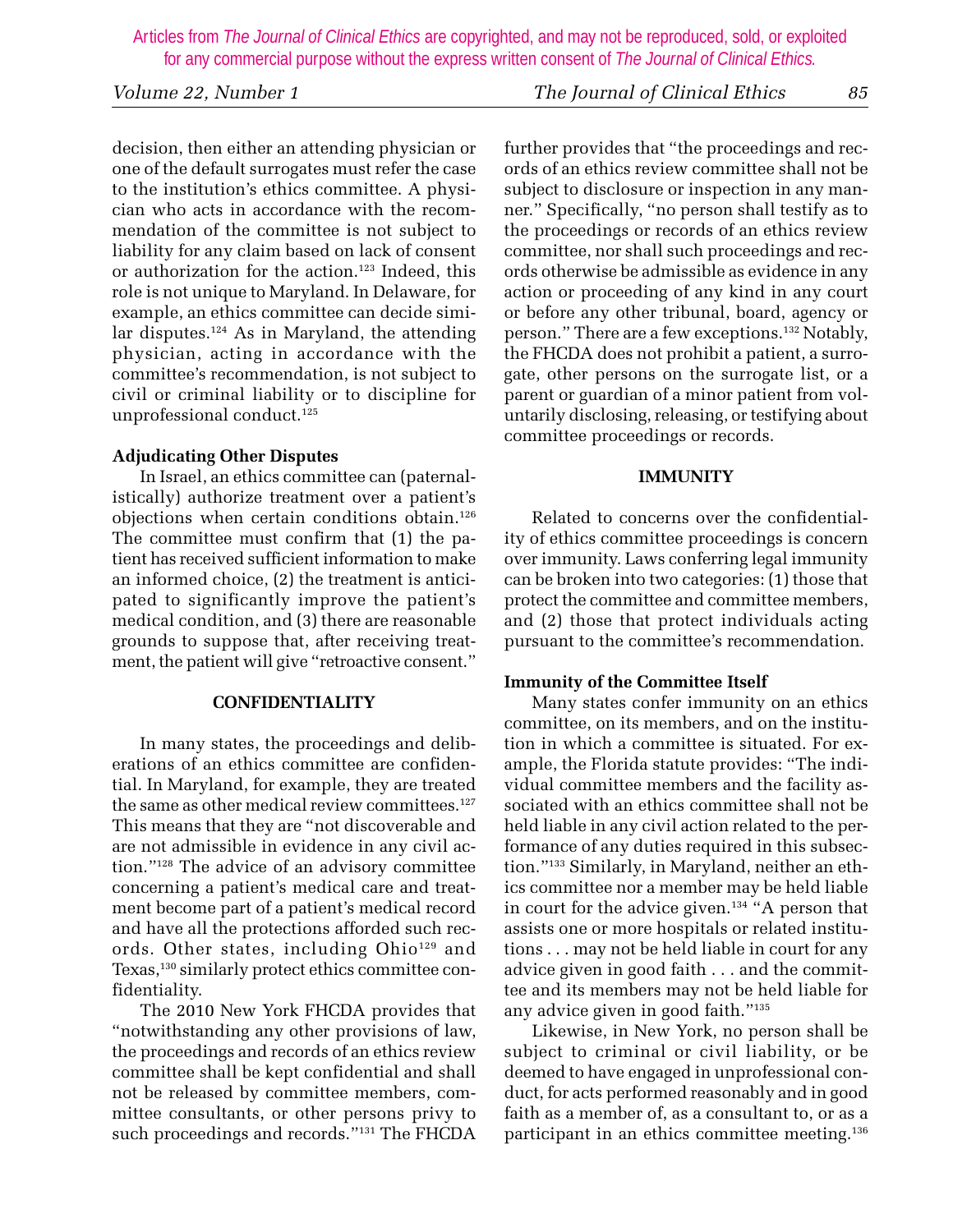*86 The Journal of Clinical Ethics Spring 2011*

Other states have similar provisions, including Alabama,137 Georgia,138 Hawaii,139 Massachusetts,<sup>140</sup> and Montana.<sup>141</sup> Furthermore, even when ethics committees are not specifically and expressly afforded immunity, they arguably have it by virtue of being a type of medical quality review committee.<sup>142</sup>

# **Immunity for Following the Advice of the Ethics Committee**

Some states have afforded immunity not only to ethics committes, but also to healthcare providers who carry out the recommendations or decisions of an ethics committee. In Hawaii, for example, the statute provides: "There shall be no civil liability for . . . any acts done in the furtherance of the purpose for which the . . . ethics committee . . . was established. . . ."143 Conversely, physicians typically need not follow the advice of an ethics committee and are not automatically liable for such contravention. However, just as the concurrence of an ethics committee helps establish the appropriateness of a physician's actions, contravention can suggest the opposite.144

The Singapore anatomical gift act provides: "Anything done by the transplant ethics committee of a hospital, a member of the transplant ethics committee, or any person acting under the direction of the transplant ethics committee or the Director, in good faith for the purposes of the exercise of the functions of the transplant ethics committee or in accordance with this Act, shall not subject the member or person personally to any action, liability, claim or demand."145

# **LITIGATION AND LIABILITY**

Ethics committees regularly serve two important roles with respect to the courts. First, through serving advisory and decision-making functions, ethics committees preclude the need to resort to court. Second, even when cases do reach court, ethics committees often obtain significant deference from courts.146 Less common is a third relationship that ethics committees have with courts. Sometimes, ethics committees are themselves the targets of legal action.<sup>147</sup> Other times, careproviders are sued for failing to use or for misusing an ethics committee.

### **Classic U.S. Cases**

Perhaps the most famous case involving an ethics committee was that brought by Elizabeth Bouvia in 1986. After winning the right to refuse her feeding tube from a California court of appeal, Bouvia sued Los Angeles County, seeking \$10 million in medical malpractice damages for force-feeding her. She also named the 14 members of High Desert Hospital's bioethics committee that had approved the procedure.<sup>148</sup>

Apart from *Bouvia*, ethics committees have typically been named defendants in medical futility cases. The four classic cases are (1) *Gilgunn v. Massachusetts General Hospital*, (2) *Bryan v. Rector and Visitors of the University of Virginia,* (3) *Bland v. CIGNA*, and (4) *Rideout v. Hershey Medical Center*. 149 In *Gilgunn,* the claim for negligent infliction of emotional distress proceeded to a jury, which returned a verdict for the providers.150 In *Bryan,* the plaintiff's EMTALA (Emergency Medical Treatment and Active Labor Act) claim was dismissed.151 But both *Bland* and *Rideout* settled, presumably with cash payments to the plaintiffs.<sup>152</sup>

#### **Recent Futility Cases**

In late 2009, nine-month-old Gabriel Palmer was diagnosed with a rare disease that affected the growth of his windpipe. East Tennessee Children's Hospital (ETCH) told Palmer's family that it "was going to cease Gabriel's respirator, medications, pulse oximeter and milk feeding because they considered his care futile." ETCH further stated that the facility ethics committee "would meet soon to make the formal decision of withdrawal of treatment, but that the decision was a foregone conclusion." The infant's mother filed a lawsuit, naming not only the hospital, but also the members of the ethics committee. The lawsuit claimed that ETCH's "inappropriate intervention" violated the Tennessee Health Care Decisions Act.153 In response, the hospital apparently reversed position and agreed to provide the disputed treatment.<sup>154</sup>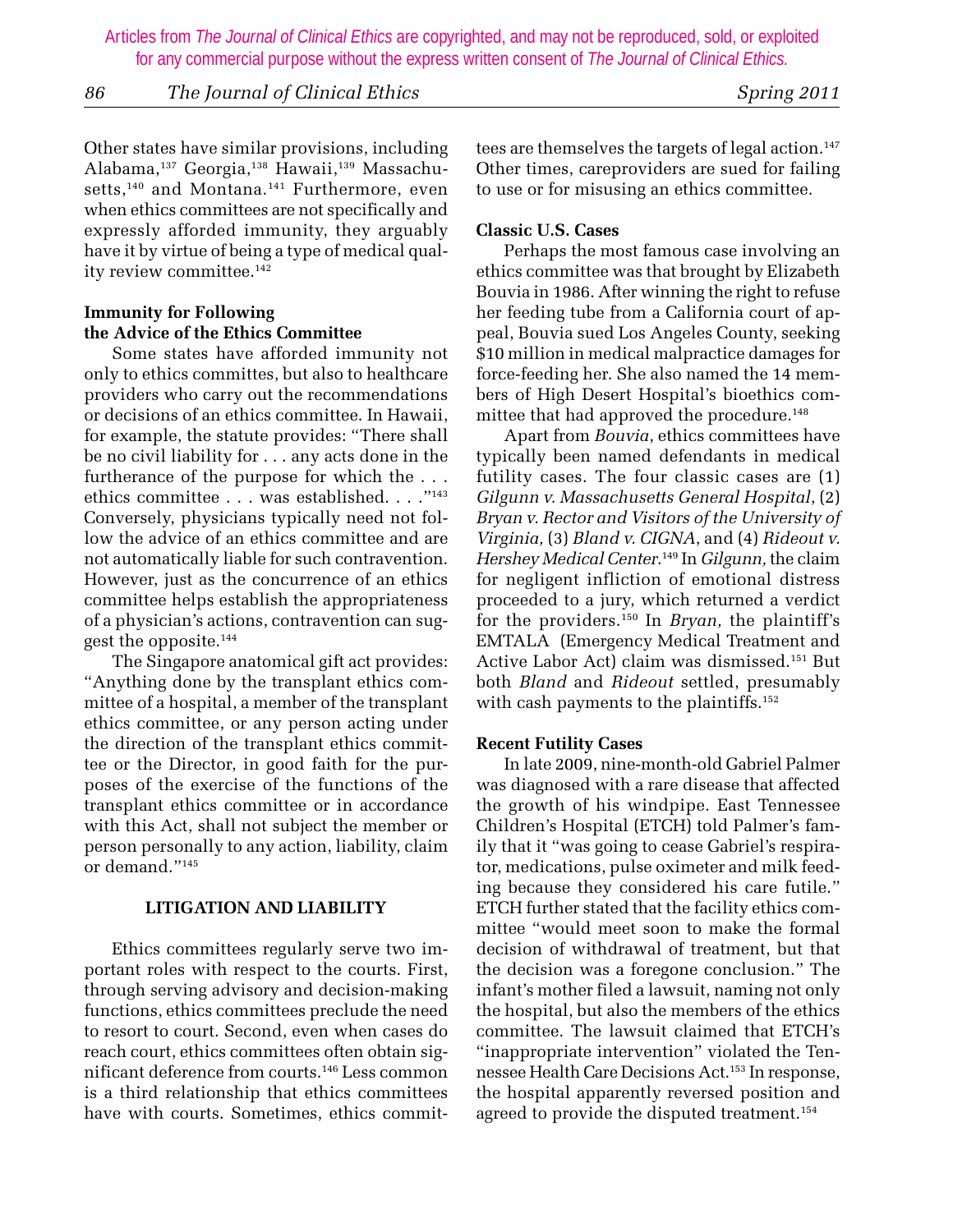# *Volume 22, Number 1 The Journal of Clinical Ethics 87*

# **Failure to Use an Ethics Committee**

In two recent cases, one in Maryland<sup>155</sup> and one in Texas,156 a plaintiff claimed that a hospital was negligent for failing to consult an ethics committee. In each case, there was conflict regarding the appropriate treatment for a patient. Each plaintiff alleged that a reasonably prudent careprovider would have consulted an ethics committee under the circumstances. Both cases were resolved on other grounds. But, as laws increasingly specify advisory and adjudicatory roles for ethics committees, it arguably becomes negligent to not use them.

# **Over-Reliance on an Ethics Committee**

While some providers have been sued for failing to use an ethics committee, others have been sued for overusing an ethics committee. In two recent cases, on in Seattle and one in Montreal, an ethics committee was charged with playing too great a role. In 2004, Seattle Children's Hospital determined that it was ethically permissible to perform a hysterectomy and other interventions on Ashley, a severely disabled sixyear-old girl. The interventions were performed. But, in 2006, the Washington Protection and Advocacy System (WPAS)<sup>157</sup> investigated the hospital.158 WPAS concluded that the surgery violated Ashley's constitutional and commonlaw rights, because Washington courts had earlier ruled that sterilization of a developmentally disabled person requires court approval.

Court approval was never sought, in large part because ethics committee review and approval was thought to be sufficient.159 In May 2007, WPAS reached a settlement agreement with the hospital.<sup>160</sup> One provision of the settlement agreement requires that an ethics committee to include one or more individuals who are advocates for individuals with developmental disabilities. In addition, Children's must bring in appropriate internal and external experts whenever it considereds issues that affect individuals with developmental disabilities.

In Montreal, Marie-Eve Laurendeau gave birth to Phebe Mantha in November 2007. After a difficult delivery involving perinatal asyphxia, Mantha was transferred to Montreal Children's Hospital in serious condition and put on life support. Physicians told Mantha's parents that their daughter had little chance for survival and advised them to take her off respiratory support and hydration. Her parents agreed. But the hospital's ethics committee (comite' d'ethique) later met without the parents and decided to continue treatment. In 2009, the parents filed a \$3.5 million lawsuit arguing that the ethics committee never informed them that it actually had no decision-making power.<sup>161</sup> The case is still pending.

#### **Retaliation for Using an Ethics Committee**

Jeffrey Datto, a medical student expelled from Thomas Jefferson University in Philadelphia, brought a federal lawsuit challenging the termination. In 2005, Datto discoverd that a patient had been given an inappropirate injection that cased an amputation. Datto noted the error on the patient's chart. Datto's rotation supervisor reprimanded him and attempted to remove the note. Datto took the incident to the ethics committee. But the supervisor was angry about this and Datto received a failing grade. He alleged that his expulsion was, in part, retaliatory. He claimed that the university expelled him because he brought this patient safety issue to the attention of the ethics committee.162

#### **Compliance with Directives for Catholic Health Care Services**

Ethics committees have become entangled not only with civil law, but also with canon law. Sister Mary Margaret McBride was an administrator and key member of an ethics committee at St. Josephs Hospital in Phoenix, Arizona. In November 2009, she approved an abortion for a woman with pulmonary hypertension. Because the abortion was necessary to save the life of the mother, McBride determined that it was permitted under the Ethical and Religious Directives for Catholic Health Care Services. But Phoenix Bishop Thomas Olmsted disagreed. In May 2010, he excommunicated McBride. And, in December 2010, he removed the "Catholic" designation from the hospital.<sup>163</sup>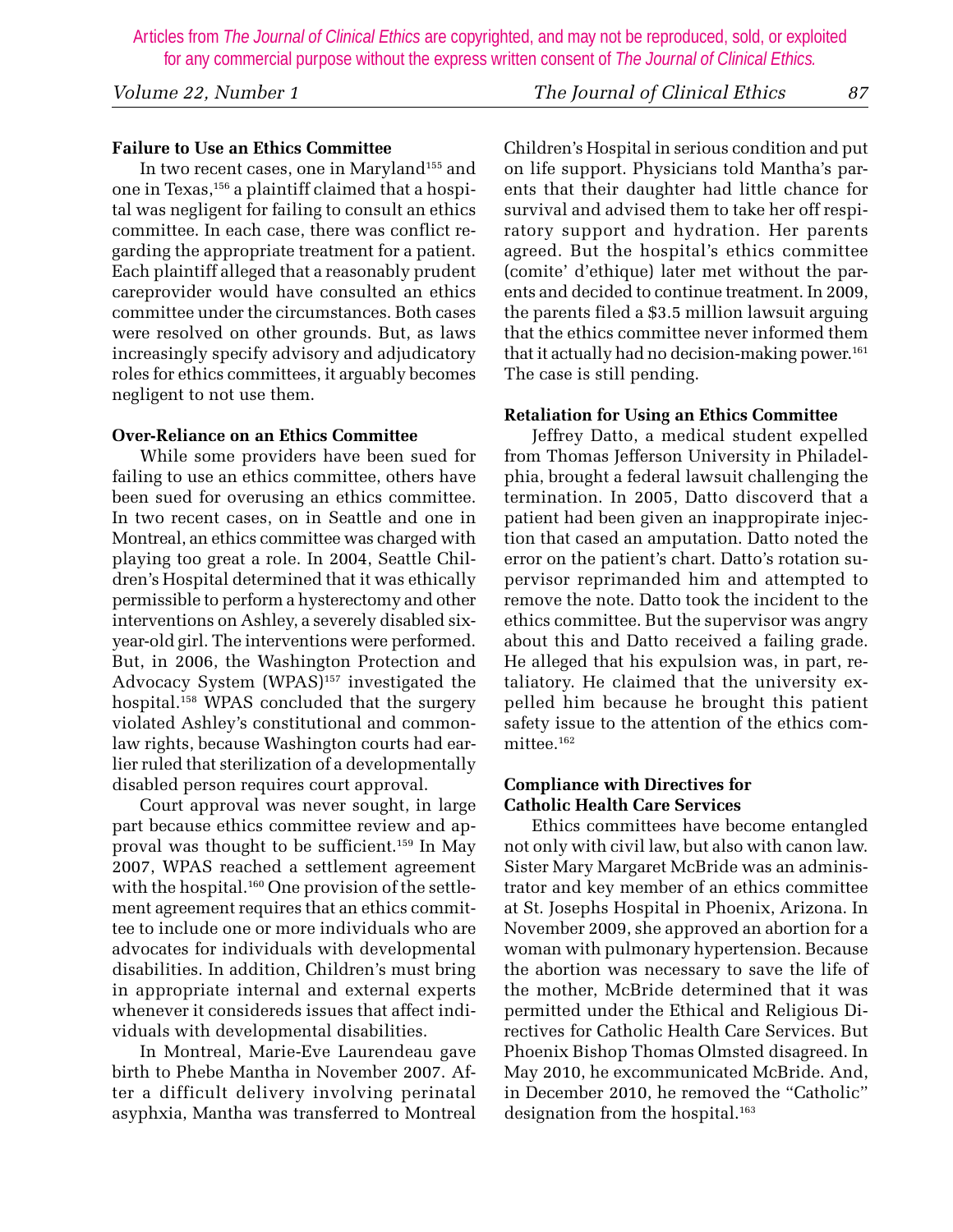*88 The Journal of Clinical Ethics Spring 2011*

#### **CONCLUSION**

The life of ethics committees has run roughly parallel with the life of alternative dispute resolution (ADR). Scholars have described the growth of ADR as falling into three developmental stages: (1) experimentation, (2) implementation, and  $(3)$  regulation.<sup>164</sup> That model can be adapted to ethics committees: the experimentation stage, from roughly 1975 to 1992; and the implementation stage, from roughly 1992 to 2010. It is time, now, to move to the regulation stage.

#### **NOTES**

 1. This article focuses on only those clinical ethics committees formed by and for healthcare institutions. It does not discuss non-institutional and quasi-governmental committees such as: (1) substitute decision-making boards in Iowa and New York, (2) euthanasia regional review committees in the Netherlands, or (3) the ethics committee of the Vermont Division of Disability and Aging Services. This article also does not discuss research ethics committees and IRBs.

 2. D.B. Mishkin and G. Povar, "The District of Columbia Amends Its Health-Care Decisions Act: Bioethical Committees in the Arena of Public Policy," *The Journal of Clinical Ethics* 16, no. 4 (Winter 2005): 292-8.

 3. B. Schindler, "The Truth about Death Panels," *http://www.clmagazine.org/backissues/ 2010ND\_deathpanels.pdf*, accessed 25 February 2011.

 4. T.M. Pope, "Multi-Institutional Healthcare Ethics Committees: The Procedurally Fair Internal Dispute Resolution Mechanism," *Campbell Law Review* 31, no. 2 (2009): 257-332.

5. *In re Quinlan,* 355 A.2d 647, 669 (N.J. 1976).

 6. *In re Jobes*, 529 A.2d 434, 447-48 (N.J. 1987); *In re Peter*, 529 A.2d 419, 428 n.12 (N.J. 1987); *In re Conroy*, 486 A.2d 1209 1227-8 (N.J. 1985).

7. *In re Torres*, 357 N.W.2d 332 (Minn. 1984).

 8. President's Commission for the Study of Ethical Problems in Medicine and Biomedical and Behavioral Research, *Deciding to Forgo Life-Sustaining Treatment: Ethical, Medical, and Legal Issues in Treatment Decisions* (Washington, D.C.: U.S. Government Printing Office, 1983): 169-70; *http:// bioethics.georgetown.edu/pcbe/reports/past\_ commissions/deciding\_to\_forego\_tx.pdf,* accessed 25

February 2011. Ethics committees were also endorsed by leading professional medical associations. For example, in 2005, UNESCO adopted the Universal Declaration on Bioethics and Human Rights. Article 19 calls for the establishment of "independent, multidisciplinary, and pluralist ethics committees." *http://www.unesco.org/new/en/social-andhuman-sciences/themes/bioethics/bioethics-andhuman-rights/*, accessed 25 February 2011.

 9. It was not widely accepted elsewhere either. Ethics committees in the United Kingdom, for example, have no statutory basis and little clarity or consistency. C. Coulter, "No Overall Policy on Operation of Ethics Bodies in HSE Hospitals," *Irish Times,* 22 December 2010, 8.

10. 45 *C.F.R.* § 84.55(a).

 11. Legislation is hardly a necessary condition. Most hospitals and many long-term care facilities across the United States have ethics committees, even where no regulation requires them.

 12. While there are few statutes or regulations requiring ethics committees, the use of ethics committees has been endorsed by the courts in many states. See note 4 above.

 13. Many nations employ the term "ethics committee" to describe what would be identified as an "institutional review board" in the United States. Such committees are outside the scope of this article. Still, even with this caveat, my list of countries with clinical ethics committees is not exhaustive.

 14. T. Meulenbergs et al., "The Current State of Clinical Ethics and Healthcare Ethics Committees in Belgium," *Journal of Medical Ethics* 31, no. 6 (2005): 318-21.

 15. J.F. Peppin and M.J. Cherry ed., *Regional Perspectives in Bioethics* (Lisse, The Netherlands: Swets and Zeitlinger, 2003), 156-8.

 16. See Act of May 27, 1986, ch. 749, 1986 Md. Laws 2841 (codified as amended at Md. Code Ann., Health-Gen §§ 19-370 to 374); P.C. Hollinger, "Hospital Ethics Committees and the Law: Introduction," *Maryland Law Review* 50, no. 3 (1991): 742-5. Nursing homes were not included until 1990. See Act of May 29, 1990, ch. 545, 1990 Md. Laws 2376 (codified as amended at Md. Code Ann., Health-Gen § 19- 370(e)).

17. Md. Health-Gen. Code § 19-371(a).

18. Md. Health-Gen. Code § 19-371(b).

 19. N.J. Admin. Code § 8:43G-5.1(h) (including as hospital licensing standards: "The hospital shall have a multidisciplinary bioethics committee . . . .").

 20. See N.J. Stat. Ann. § 26:2H-65(a)(5) (requiring all healthcare facilities to establish an institu-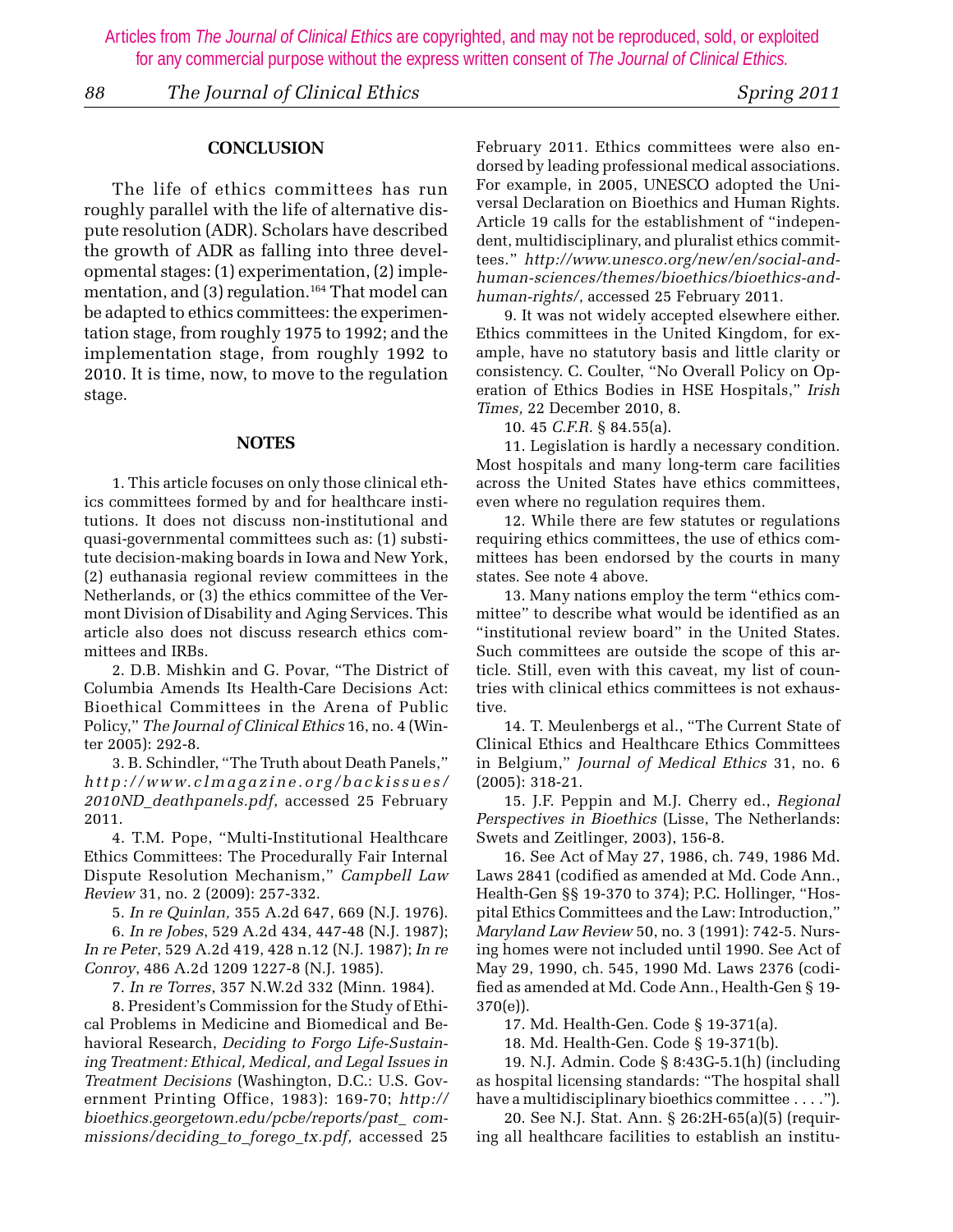*Volume 22, Number 1 The Journal of Clinical Ethics 89*

tional dispute resolution mechanism to deal with issues surrounding advance directives); N.J. Admin. Code § 8:39-9.6(i) & (j) (requiring long-term care facilities, residential care facilities, and home health agencies to maintain a mechanism for dealing with ethical dilemmas).

 21. N.J. Admin. Code §§ 5:27A-4.15, 8:39-9.6(i)- (l), 8:43-4.15(a), 8:43H-5.3(a).

22. N.J. Admin. Code § 8:42-6.3(a).

 23. N.J. Admin. Code §§ 10:8-2.1(f) & N.J.A.C. 10:32-1.5(a)(9).

 24. N.J. Admin. Code §§ 10:45-4.1(b)(3)(vi), 10:45-4.1(b)(5)(xi), 10:45-4.3(b)(3), 10:48B-7.1 to 7.5.

 25. N.J. Admin. Code §§ 10:48B-2.1 & 15A:3-2.2. 26. N.J. Admin. Code § 15A:3-2.3(d)(6).

 27. I have served on one of the largest regional committees, the Tri-State Regional Ethics Committee (TREC). This committee has the integrity and competence to review decisions regarding life-sustaining medical treatment. *http://www.njtrec.org,* accessed 7 March 2011.

28. Colo. Rev. Stat. § 15-18.5-103(6.5).

 29. A.7729-D; S.3164-B (2010), codified at N.Y. Pub. Health Code Article 29-CC.

30. N.Y. Pub. Health Code § 2994-m(1).

 31. 25 Tex. Admin. Code §§ 405.60(a), 405.53(4) & (5).

32. Mass. Code Reg. 130.650(E)(2)(u).

 33. Symposium, "The 25th Anniversary of the Baby Doe Rules: Perspectives from the Fields of Law, Health Care, Ethics, and Disability Policy," *Georgia State University Law Review* 25, no. 4 (2009): 801- 1175.

34. 45 *C.F.R.* § 84.55; 49 Fed. Reg. 1622 (1984).

 35. R.I. Field, *Health Care Regulation in America: Complexity, Confrontation and Compromise* (New York: Oxford University Press, 2007).

 36. "Facts about the Joint Commission," *http:// www.jointcommission.org/assets/1/18/The\_Joint\_ Commission\_3\_10.pdf,* accessed 7 March 2011.

 37. Joint Commission, *2011 Comprehensive Accreditation Manual for Hospitals (CAMH): The Official Handbook* § LD.04.02.03 ("1. The hospital has a process that allows staff, patients and families to address ethical issues or issues prone to conflict. 2. The hospital uses its process to address ethical issues or issues prone to conflict."). This provision was formerly in section RI.1.1.6.1 (in 1992) and in RI.1.10 (in 2007).

 38. See E.L. Csikai, "The Status of Hospital Ethics Committees in Pennsylvania," *Cambridge Quarterly of Healthcare Ethics* 7, no. 1 (1998): 104-7. Canadian facilities have similarly responded to accreditation standards by Accreditation Canada, formerly known as Canadian Council on Health Services Accreditation. Similarly, German facilities have responded to the Kooperation für Transparenz und Qualität im Gesundheitswesen. A. Dörries, "Implementing Clinical Ethics in German Hospitals: Content, Didactics and Evaluation of a Nationwide Postgraduate Training Programme," *Journal of Medical Ethics* 36, no. 12 (2010): 721-6. Similarly, the Ethical and Religious Directives for Catholic Health Care Services No. 37 provides: "An ethics committee or some alternate form of ethical consultation should be available to assist by advising on particular ethical situations, by offering educational opportunities, and by reviewing and recommending policies." *www.usccb.org/bishops/directives.shtml*, accessed 25 February 2011.

 39. Israel Patient's Rights Act of 1996, sec. 24, *http://waml.haifa.ac.il/index/reference/legislation/ israel/israel1.htm*, accessed 25 February 2011.

 40. N.S. Wenger et al., "Hospital Ethics Committees in Israel: Structure, Function and Heterogeneity in the Setting of Statutory Ethics Committees," *Journal of Medical Ethics* 28, no. 3 (2002): 177-82.

 41. K. Liu, "Bill Promotes Life with Dignity for Taiwan's Terminally Ill," *Taiwan Today,* 11 January 2011.

 42. Ley de Derechos y Garantías de la Dignidad de la Persona ante el Proceso de la Muerte, *http:// noticias.juridicas.com/base\_datos/CCAA/an-l2- 2010.html*, accessed 25 February 2011.

 43. Ley Article 27 (comité de ética del centro). The statute specifies that the composition, operation, and accreditation procedures of the committees will be established by regulation. Regulations were promulgated in December 2010. Decree 439/ 2010, "Regulating Bodies and Health Care Ethics of Biomedical Research in Spain," Article 12, 14 December 2010, *http://www.derecho.com/l/boja/ decreto-439-2010-14-diciembre-regulan-organosetica-asistencial-investigacion-biomedicaandalucia/impresion.html*, accessed 25 February 2011. Legislation modeled on Andalucia's is being considered in other provinces and at the federal level.

 44. R. Førde and T.W.R. Hansen, "Involving Patients and Relatives in a Norwegian Clinical Ethics Committee: What Have We Learned?" *Clinical Ethics* 4, no. 3 (2009): 125-30.

 45. S. Holm, "Clinical Ethics Committee in Norway - Highly Recommended by the Norwegian Parliament," *http://www.ethics-network.org.uk/international/clinical-ethics-committee-in-norway-highlyrecommended-by-the-norwegian-parliament*, accessed 25 February 2011.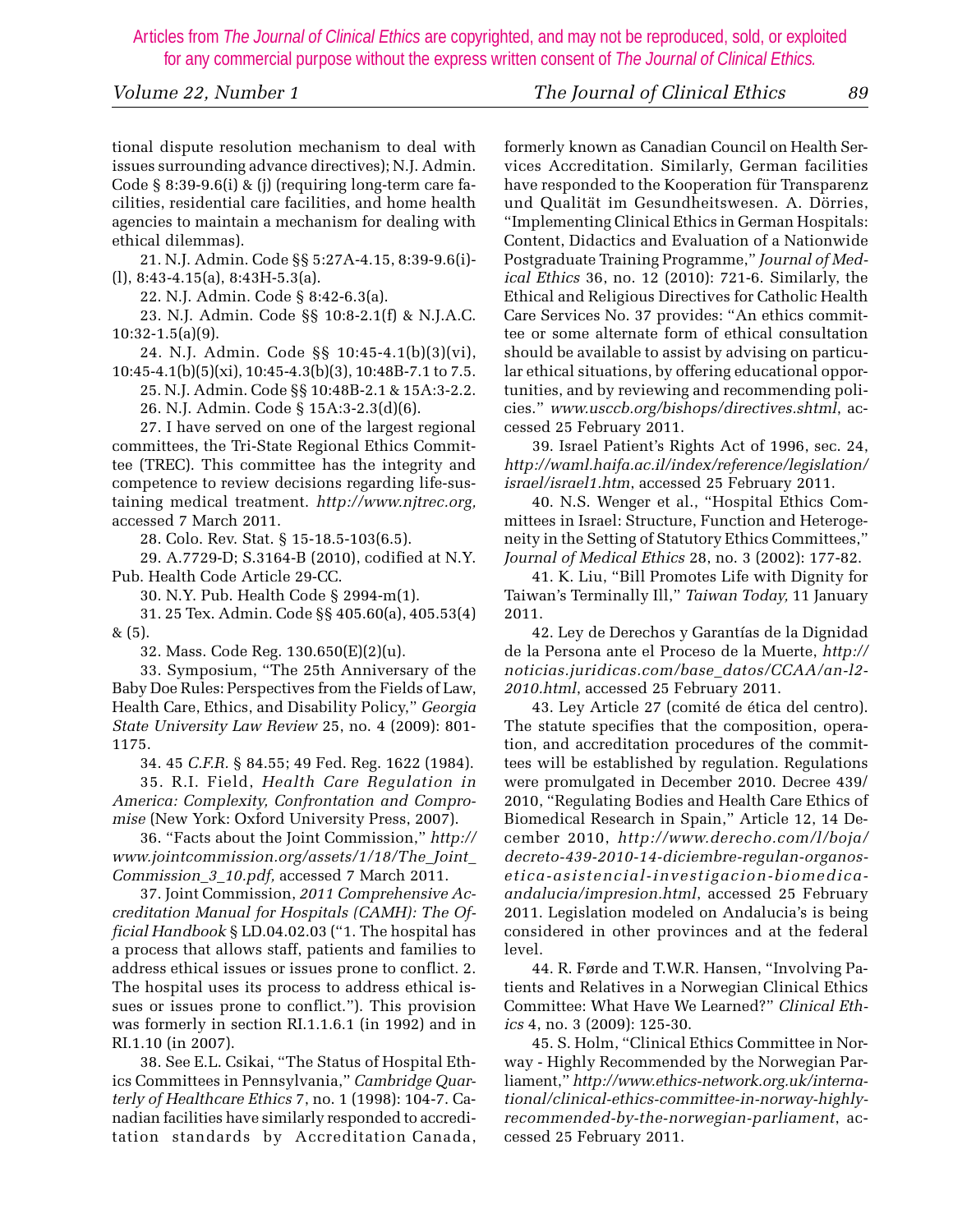#### *90 The Journal of Clinical Ethics Spring 2011*

 46. Singapore Human Organ Transplant Act § 15B(1), *http://statutes.agc.gov.sg*, accessed 25 February 2011.

 47. Similar to Singapore, under the People's Republic of China Regulation on Human Transplantation Act (April 2007), commercial donation is permitted. Voluntariness is confirmed by the Committee on Clinical Application of Technology and Ethics of Human Transplantation. D.W. Hanto, "Ethics Committee Oversight of Living Related Donor Kidney Transplantation in China," *American Journal of Transplantation* 8, no. 9 (2008): 1765-8.

 48. Alberta Human Tissue and Organ Donation Act, S.A. 2006, c.H-14.5.

 49. Alberta Human Tissue and Organ Donation Regulation, Alta. Reg. 196/2009(5).

 50. Massachusetts requires that a neonatal intensive care unit (NICU) have policies and procedures for committee membership. But it does not dictate the content of those policies and procedures. 105 Code Mass. Regs. 130.650(E)(3).

51. N.Y. Pub. Health Law § 2994-m(3).

52. N.Y. Pub. Health Law § 2994-m(3).

53. 25 Tex. Admin. Code § 405.60(b).

 54. N.J. Admin. Code §§ 10:45-4.3(c) & 10:48B-2.1.

 55. N.J. Admin. Code § 10:48B-3.1. The committee must have: (1) knowledge, experience, and/ or training regarding ethical issues pertaining to endof-life care decision making; (2) the ability to be available for case consultation in a prompt and expeditious manner proportionate to the urgency of the situation; and (3) knowledge, experience, and/ or training regarding the nature and characteristics of individuals with developmental disabilities. An absolute minimum of three members must be involved to provide consultation for any case. While this is a small group, it is a majority of the five-person minimum membership. Unfortunately, most ethics committee regulations are silent on quorum requirements.

56. N.J. Admin. Code § 10:48B-1.1(a)(3).

57. 45 *C.F.R.* § 84.55(f)(2).

58. Israel Patient's Rights Act of 1996, sec. 24A.

59. Decree 439/2010, see note 43 above.

 60. The regulations also establish a central "Committee on Bioethics of Andalucia," that will issue advice and provide coordination for both clinical and research ethics committees. Governing Council of Andalucia, "Andalusian Patients Will Have a Line of Direct Consultation with Professionals in Situations of Ethical Conflict," 14 December 2010, *http://www.juntadeandalucia.es/servicios/ noticias/detalle/31419.html*, accessed 25 February

2011.

 61. "Presidential Decree Updating, Deleting, and Amending Provisions of the Hospice Palliative Care Act," 26 January 2011, *http://www.lawtw.com*, accessed 25 February 2011.

 62. Singapore Human Organ Transplant Act, sec. 15B(2), *http://www.moh.gov.sg/mohcorp/legisla tions.aspx?id=1672*, accessed 25 February 2011.

 63. *http://www.moh.gov.sg/mohcorp/parliamen taryqa.aspx?id=23060*, accessed 25 February 2011.

 64. Mass. CMR 130.650(E)(3)(e). The regulations also require that the newborn's record include documentation of "the process used to make decisions where ethical questions are raised, including parental involvement in the process." Mass. CMR  $130.650(E)(4)(f)$ .

65. Md. Health-Gen. Code § 19-373.

66. Md. Health-Gen. Code §19-372(a).

67. Md. Health-Gen. Code § 19-372(b).

 68. Md. Health-Gen. Code § 19-374(b). Any information or document that indicates the wishes of the patient shall take precedence in the deliberations of the advisory committee.

69. N.Y. Pub. Health Law § 2994-m(1).

 70. These situations include: (1) a surrogate decision to withdraw life-sustaining treatment from a patient in a residential healthcare facility, (2) a surrogate decision to withdraw life-sustaining treatment from a patient in a hospital if the physician objects, and (3) a decision of an emancipated minor patient to withdraw life-sustaining treatment, and (4) a request by a person conneced with the case to help resolve a treatment dispute. N.Y. Pub. Health Law §  $2994(m)(4)$ .

71. N.Y. Pub. Health Law § 2994-m(4)(6).

72. 25 Tex. Admin. Code § 405.60(d).

73. 45 *C.F.R.* § 84.55j(3).

 74. The ICRC may provide for telephone and other forms of review when the timing and nature of the case, as identified in policies developed by the ICRC, make the convening of an interim meeting impracticable.

 75. The ICRC must have procedures to preserve the confidentiality of the identity of persons making such requests, and such persons must be protected from reprisal. When appropriate, the ICRC or a designated member will inform the requesting individual of the ICRC's recommendation.

 76. Decree 429/2010, Article 13, see note 43 above.

77. Singapore HOTA, see notes 62 and 63 above.

 78. J.A. Robertson, "Ethics Committees in Hospitals: Alternative Structures and Responsibilities," *Quality Review Bulletin* 10 (1984): 6-10; J.A.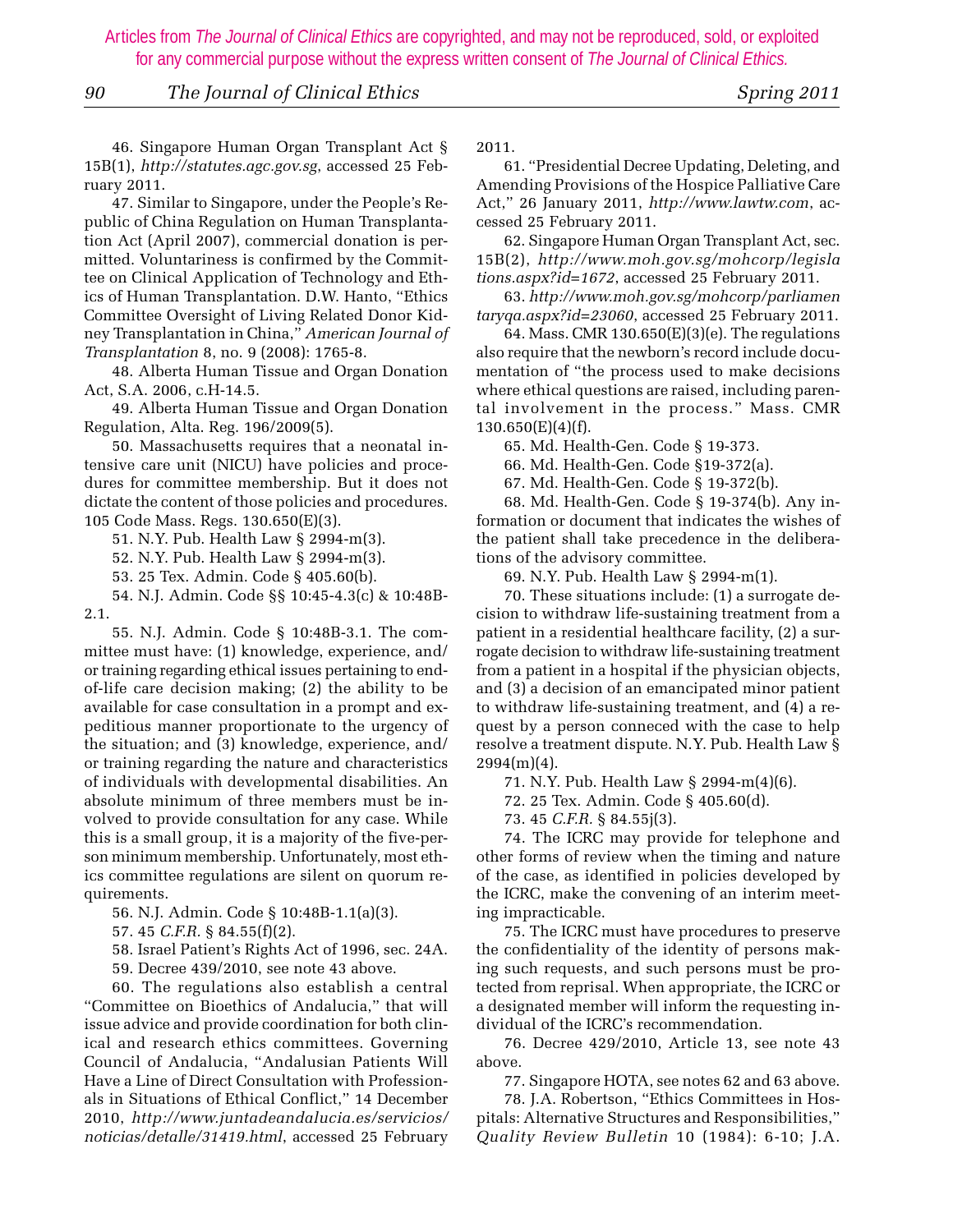Robertson, "Ethics Committees in Hospitals: Alternative Structures and Responsibilities," *Issues in Law and Medicine* 7, no. 1 (1991): 83-91.

 79. While the advice of an ethics committee might officially be only advisory, the advice may have the *de facto* effect of being mandatory. S.M. Wolf, "Ethics Committees and Due Process: Nesting Rights in a Community of Caring," *Maryland Law Review* 50, no. 3 (1991): 798-858.

80. Md. Health-Gen. Code § 19-374(a)

81. Md. Health-Gen. Code § 5-612(a).

 82. The committee may partially delegate responsibility for this function to any individual or individuals who are qualified by their backgrounds and/or experience to make clinical and ethical judgments.

83. N.J. Stat. Ann. § 26:2H-66.

84. W.V. Code § 16-30-5(d).

85. N.Y. Pub. Health Law § 2994-m(2)(a).

86. N.Y. Pub. Health Law § 2994-f(1).

 87. N.Y. Pub. Health Law § 2994-f(2). If an attending physician has determined that a patient lacks decision-making capacity and the practitioner consulted for a concurring determination disagrees, then the matter must be referred to an ethics committee if it cannot otherwise be resolved. N.Y. Pub. Health Code § 2994-c(3)(d).

88. N.Y. Pub. Health Law § 2994-m(2)(b).

89. N.Y. Pub. Health Law § 2994-m(2)(c).

 90. 25 Tex. Admin. Code §§ 405.55(a)(3) & 405.60(c).

91. 25 Tex. Admin. Code § 405.54(b)(6).

 92. Department of Public Welfare, "Procedures for Surrogate Health Care Decision Making," 41 *Pennsylvania Bulletin* 352 (15 January 2011), codified at 55 Pa. Code § 6000.1014(e)(3).

93. See note 4 above.

 94. N. Karp and E. Wood, *Incapacitated and Alone: Healthcare Decision-Making for the Unbefriended Elderly* (Washington, D.C.: American Bar Association Commission on Law and the Elderly, 2002); "Medical Decision Making for Incapacitated Patients without Surrogates," presentation at the ASBH Annual Meeting, Panel Session 411, 24 October 2010.

 95. E.D. Isaacs and R.V. Brody, "The Unbefriended Adult Patient: The San Francisco General Hospital Approach to Ethical Dilemmas," *San Francisco Medicine* 83, no. 6 (2010): 25-6.

96. Tex. Health & Safety Code §166.039(e).

97. Ariz. Rev. Stat. § 36-3231(B).

98. Ala. Code § 22-8A-11(d)(7).

99. Ark. Rev. Stat. § 36-3231(B).

100. Ga. Code Ann. § 31-39-4(e)(2).

 101. Tenn. Comp. R. & Regs. 1200-8-11-  $.12(16)(h)(1)$ .

 102. This IDT must oversee the care of the resident, utilizing a team approach to assessment and care planning. The IDT's membership must include: (1) the resident's attending physician, (2) a registered professional nurse with responsibility for the resident, (3) other appropriate staff in disciplines as determined by the resident's needs, and, (4) when practicable, a patient representative, in accordance with applicable federal and state requirements. Cal. Health & Safety Code § 1418.8(e). The constitutionality of this provision was upheld in *Rains v. Belshe*, 32 Cal. App. 4th 157 (1995).

 103. Iowa Code § 135.29 ("[T]he local substitute medical decision-making board may act as a substitute decision maker for patients incapable of making their own medical care decisions if no other substitute decision maker is available to act."); Iowa Admin. Code § 641-85.3.

 104. Fla. Stat. Ann. § 765.404(2). "If there is no medical ethics committee at the facility, the facility must have an arrangement with the medical ethics committee of another facility or with a communitybased ethics committee approved by the Florida Bioethics Network."

 105. T.P. Gonsoulin, "A Survey of Louisiana Hospital Ethics Committees," *Laryngoscope* 119 (2009): 330-40.

 106. Tex. Health & Safety Code Ann. § 166.046. 107. Tex. Health & Safety Code Ann. § 166.045. 108. Idaho S.B. 1114 (60th Legisl.) (passed Senate 3 March 2009).

 109. Brief of Amici Curiae New Jersey Hospital Association, Catholic Healthcare Partnership of New Jersey, and Medical Society of New Jersey, *Betancourt v. Trinitas Hospital,* No. A-003-849-08T2 (N.J. Super. A.D. 2009).

 110. *Betancourt v. Trinitas Hospital*, 1 A.3d 823 (N.J. Super. A.D. 2010).

 111. For example, the antecedents to today's ethics committees served as gate keepers that would grant or deny permission to perform an abortion, or to conduct research with human subjects.

112. Tex. Admin. Code § 404.166(f).

 113. This department is now called the Department of Children and Families.

 114. *In re Care and Protection of Sharlene*, 445 Mass. 756, 840 N.E. 2d 918 (17 January 2006).

 115. M. Underwood, "Chance of Recovery Rare, but Possible, Says Brain Doc," *Boston Herald*, 28 February 2008.

 116. Massachusetts Executive Order No. 471, "Establishing the Governor's Special Panel for the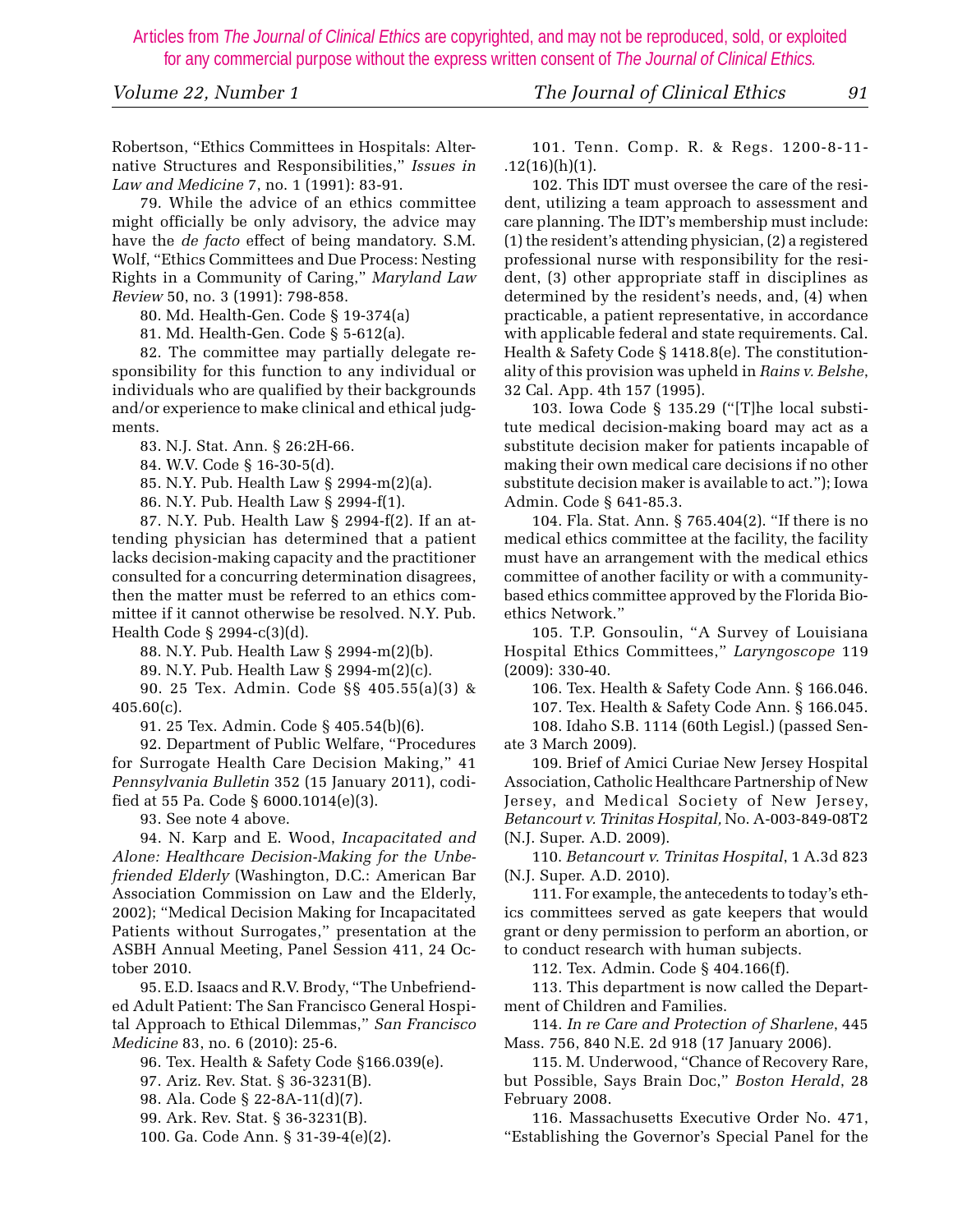*92 The Journal of Clinical Ethics Spring 2011*

Review of the Haleigh Poutre Case," 3 February 2006.

 117. Mass. Stat. ch.119 § 38A. 118. N.Y. Pub. Health Law § 2994-d(5)(B).

119. N.Y. Pub. Health Law § 2994-e(3).

120. N.Y. Pub. Health Law § 2994-d(5)(c)

 121. Israel Patient's Rights Act of 1996, § 18(C)- (D).

 122. Israel Patient's Rights Act of 1996 §§ 13(D) & 20(A)(4)-(5); see note 40 above; S. Glick, "Unlimited Human Autonomy: A Cultural Bias," *New England Journal of Medicine* 336, no. 13 (1997): 954-6.

123. Md. Health-Gen. Code § 5-605(b)(1)

 124. An ethics committee can adjudicate in the event "an individual specified . . . claims that the individual has not been recognized or consulted as a surrogate or if persons with equal decision making priority . . . cannot agree who shall be a surrogate or disagree about a health-care decision."

125. Del. Code, tit. 16 § 2507(b)(8).

126. Israel Patient's Rights Act of 1996 § 15(2).

127. Md. Health-Gen. Code § 19-374(e).

128. Md. Health Occupations Code § 1-401(d).

129. Ohio Rev. Code § 2305.24.

130. Tex. Health & Safety Code §§161.031-.032.

131. N.Y. Pub. Health Law § 2994-m(6).

 132. These exceptions include cases in which: a committee approves or disapproves of the withholding or withdrawal of life-sustaining treatment pursuant to  $2994-d(5)$  or  $2994-e(3)$ . In such cases, ethics committee proceedings and records may be obtained by, or released to, the department. Also, nothing prohibits the state commission on quality of care and advocacy for persons with disabilities or any agency or person within or under contract with the commission that provides protection and advocacy services from requiring any information, report, or record from a hospital in accordance with the Mental Hygiene Law.

133. Fla. Stat. Ann. § 765.404(2).

134. Md. Health-Gen. Code § 19-374(c).

135. Md. Health-Gen. Code § 19-374(d).

136. N.Y. Pub. Health Law § 2994-o.

137. Ala. Code § 22-8A-4.

138. Ga. Code Ann. § 31-39-4 & -7.

 139. Haw. Rev. Stat. § 663-1.7(b) ("There shall be no civil liability for any member of . . . ethics committee, . . . or for any person who files a complaint with or appears as a witness before those committees . . . .").

140. Mass. Stat. ch.112 § 56(a).

141. Mont. Code § 37-2-201.

 142. Tenn. Code Ann. § 63-6-219; Del. Code, tit. 24 § 1768(a) ("[M]embers of other peer review committees . . . whose function is the review of . . . medical care, and physicians' work, with a view to the quality of care and utilization of hospital or nursing home facilities . . . are immune from claim, suit, liability, damages, or any other recourse, civil or criminal, arising from any act, omission, proceeding, decision, or determination undertaken or performed, or from any recommendation made. . . .").

 143. Haw. Rev. Stat. § 663-1.7(b). Interestingly, Maryland affords immunity for "failing to carry out the advice of an advisory committee" if "the advice given is inconsistent with the written policies of the hospital or related institution." Md. Health-Gen. Code § 19-374(f).

144. See note 4 above.

 145. Singapore Human Organ Transplant Act §  $15A(4)$ .

146. See note 4 above.

 147. G. Magill et al., "ASBH Task Force Report On Ethics Consultation Liability," 24 October 2004, a report available online to members of ASBH, *www.asbh.org,* "Membership," "ASBH Members Only," "Committee and Task Force Reports and Links," "Ethics Consultation Liability Task Force"; D. Hoffman and A. Tarzian, "U.S. Health Care Ethics Committees," in *Legal Perspectives in Bioethics,* ed. A.S. Iltis et al*.* (New York: Routledge, 2008), 46- 67; M.P. Aulisio et al., *Ethics Consultants: From Theory to Practice* (Baltimore: Johns Hopkins, 2003), 120; S.B. Rubin and L. Zoloth, *Margin of Error: The Ethics of Mistakes in the Practice of Medicine* (Hagerstown, Md.: University Publishing Group, 2000), 355-60; S.M. Staubach, "What Legal Protection Should a Hospital Provide, If Any, to Its Ethics Committee," *HEC Forum* 1, no. 4 (1989): 209-20; J.C. Fletcher and E.M. Spencer, "Ethics Services in Healthcare Organizations," in *Introduction to Clinical Ethics, 2nd ed.,* ed. J.C. Fletcher et al. (Hagerstown, Md.: University Publishing Group, 1997), 257- 75; J.L. Bernat, *Ethics Issues in Neurology* (Philadelphia: Lippincott Williams & Wilkins, 2008), 116- 7.

 148. K. Murphy, "\$10 Million in Damages Sought: Malpractice Allegation Is Added to Bouvia's Lawsuit," *Los Angeles Times,* 8 October 1986; J.C. Fletcher and K.L. Moseley, "The Structure and Process of Ethics Consultation Services," in *Ethics Consultation: From Theory to Practice,* ed. M. Aulisio et al.,(Baltimore: Johns Hopkins University Press, 2003), 109-10.

 149. Hoffman and Tarzian, see note 147 above, 61-2.

 150. J.J. Paris et al., "Use of a DNR Order over Family Objections: The Case of Gilgunnn v. MGH," *Journal of Intensive Medicine* 14 (1999): 41.